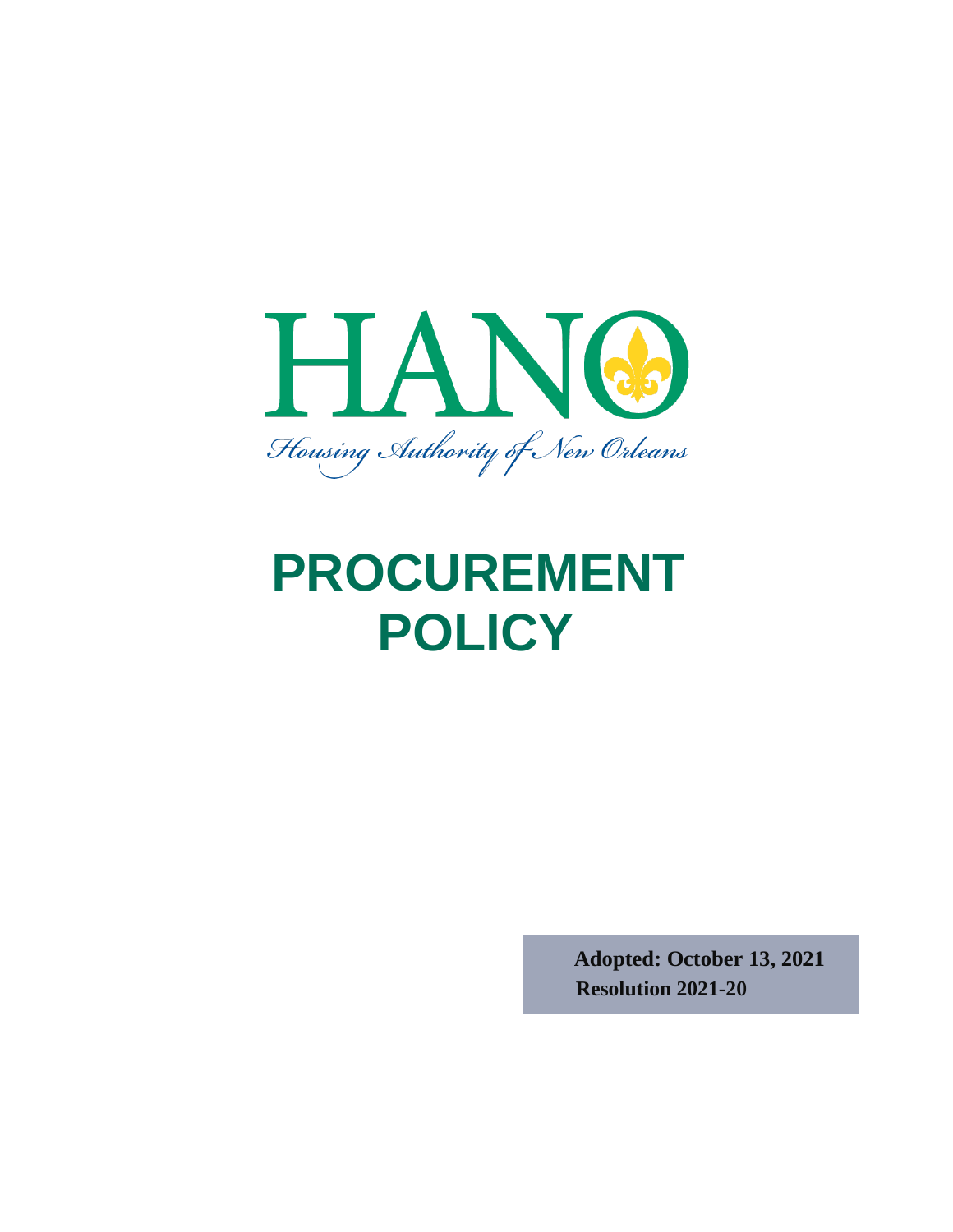# **TABLE OF CONTENTS**

<span id="page-1-0"></span>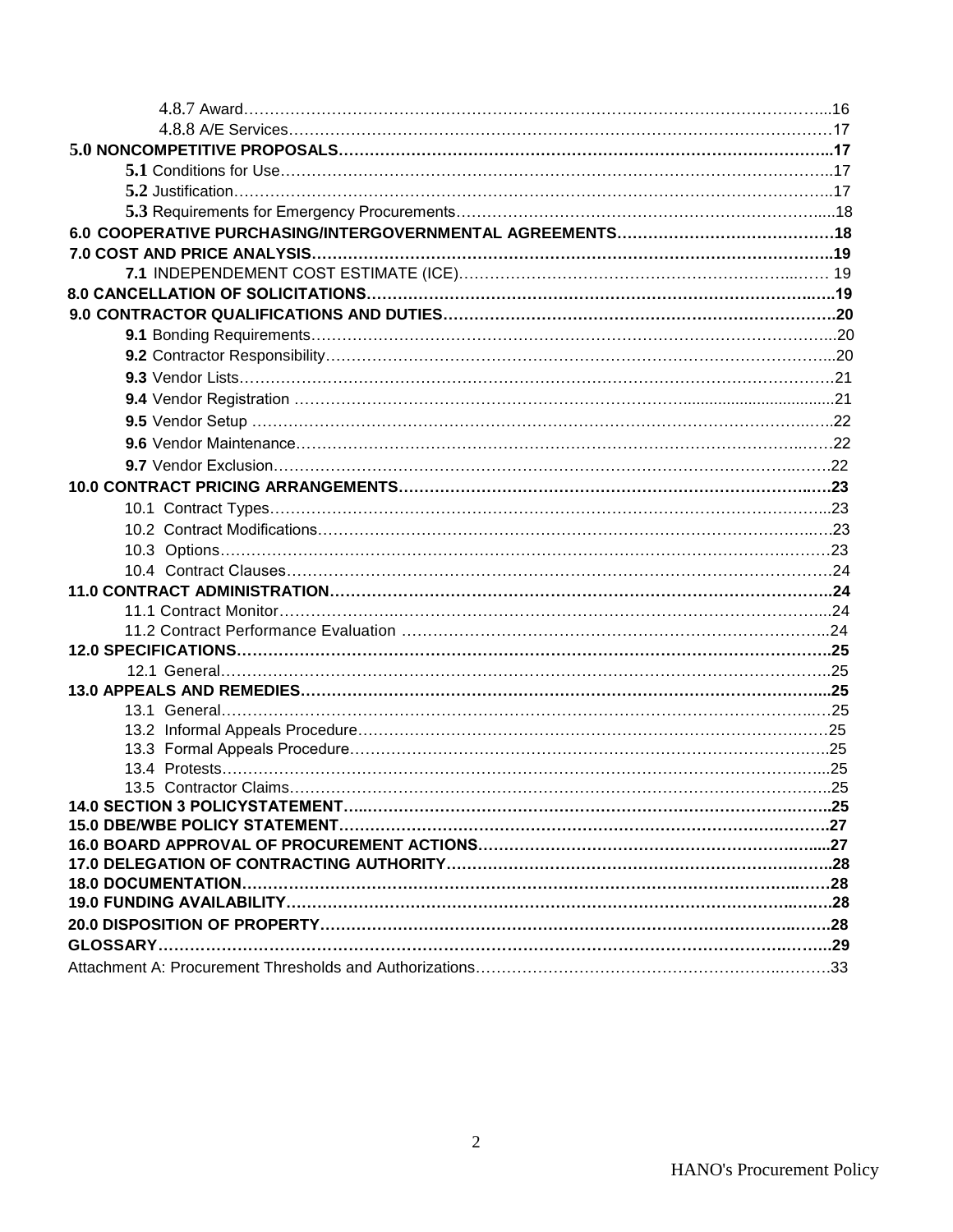# **PROCUREMENT POLICY HOUSING AUTHORITY OF NEW ORLEANS**

This Procurement Policy complies with the Annual Contributions Contract (ACC) between the Housing Authority of New Orleans (HANO) and the Housing and Urban Development (HUD) Procurement Handbook for Housing Authorities, HUD Handbook 7460.8, Rev 2,), Code of Federal Regulations, PART III, Office of Management and Budget, 2 CFR, Procurement Standards, Procurements by states § 200.317 through 200.326, and State, local laws and regulations.

Clarification to the roles and responsibilities of HANO staff, and Managing Departments is an important component of this Policy. HANO staff and Managing Departments are defined as those in the Central Office, as well as the properties and/or programs directly managed by HANO, including its subsidiaries. HANO's Affiliates (if any), third party contractors, including its Development Partners and Property Management Companies (PMCOs) are not bound to these policies unless a purchase is made by HANO on behalf of a third party asset management contractor. The policies included in this document are applicable to all HANO contractors, excluding Housing Choice Voucher Payments to contractors doing business with HANO.

# <span id="page-3-1"></span><span id="page-3-0"></span>**1.0 GENERAL PROVISIONS**

#### **1.1 General**

HANO shall:

- **1.1.1** Provide for a procurement system of quality and integrity:
- **1.1.2** Provide for the fair and equitable treatment of all persons or firms involved in purchasing;
- **1.1.3** Ensure that supplies and services including construction)are procured efficiently, effectively, and are the most favorable prices available to HANO;
- **1.1.4** Promote full and open competition in contracting; and
- **1.1.5** Assure that HANO purchasing actions are in full compliance with applicable Federal standards, HUD regulations, State, and local laws; and
- **1.1.6** Assure internal controls are established to separate staff duties throughout the purchasing process.

#### <span id="page-3-2"></span>**1.2 Governing Laws and Regulations**

#### **1.2.1Applicable Laws & Regulations**

In adopting these Procurement Policies, the HANO Board of Commissioners and Executive Director/CEO affirm that the policies are in compliance with all applicable Federal, State, and local laws and regulations, which may include, but not be limited to the following:

a) 2 CFR, Procurement Standards, Procurement by states, § 200.317-326;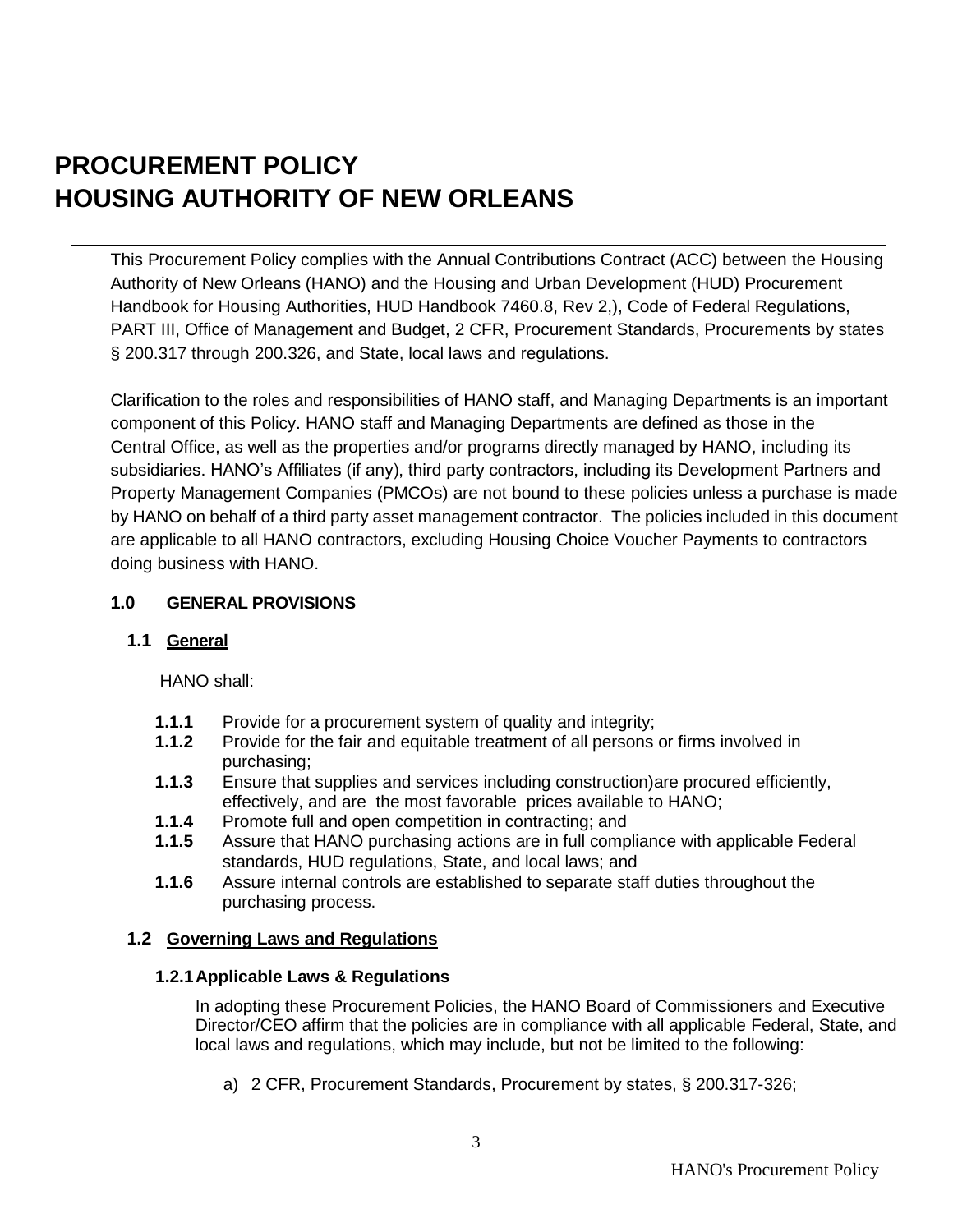- b) HUD Handbook 7460.8 REV 2, Procurement Handbook for Public Housing Agencies, dated 2/2007, as amended;
- c) HUD's Annual Contributions Contract (ACC);
- d) Louisiana Public Bid Law, Revised Statute 38:2211, et. seq. (for procurement of public works projects), as amended; and
- e) Office of Management and Budget M 18-18 Memorandum for Chief Financial Officers and Heads of Small Executive Agencies

Where the above laws, regulations or procurement rules conflict, the more stringent law or rule should be applied. Exceptions to following the more stringent procurement rules include:

- a) Geographic Preference: Although some States impose certain geographic reference restrictions in the evaluation of bids or proposals, 2 CFR § 200.319 prohibits the use geographic restrictions except in those cases where applicable federal statues expressly mandate or encourage geographic preference. Nothing in the section preempts state licensing laws. When contracting for architectural and engineering (A/E) services, geographic location may be a selection criterion provided its application leaves an appropriate number of qualified firms, given the nature and size of the project, to compete for the contract.
- b) Wage Requirements: Federal wage determination (Department of Labor Davis-Bacon and/or HUD-Determined Wage Rates) preempt any State prevailing wage rate when the State wage is higher than the applicable Federally-imposed wage rate (2CFR § 200.320).

Per the HUD Procurement Handbook, if Local Governing Body (LGB) is required to furnish the same public facilities and services to HANO and its tenants as other dwellings, HUD requires HANO obtain a Cooperation Agreement between HANO and the LGB. The LGB is required to cooperate with HANO in the development and administration of its projects, to accept dedications of lands for roads, alleys, and sidewalks and to provide water, storm and sanitary storm services for which HANO shall pay the same amount as private owners. These arrangements may require some flexibility in complying with HANO's procurement requirements.

# **1.2.2 Changes in Laws & Regulation**

In the event an applicable law or regulation is modified or eliminated, or a new law or regulation is adopted, the revised law or regulation shall, to the extent inconsistent with these Policies, automatically supersede these Policies.

# **1.3 Application**

This Procurement Policy applies to all HANO procurement actions regardless of the source of funds, except as noted under "Exclusions". However, nothing in this Policy shall prevent HANO from complying with the terms and conditions of any grant contract, gift or bequest that is otherwise consistent with the law. When both HUD and non-Federal grant funds are used for a project, the work to be accomplished with the funds should be separately identified prior to procurement so that appropriate requirements can be applied, if necessary. If it is not possible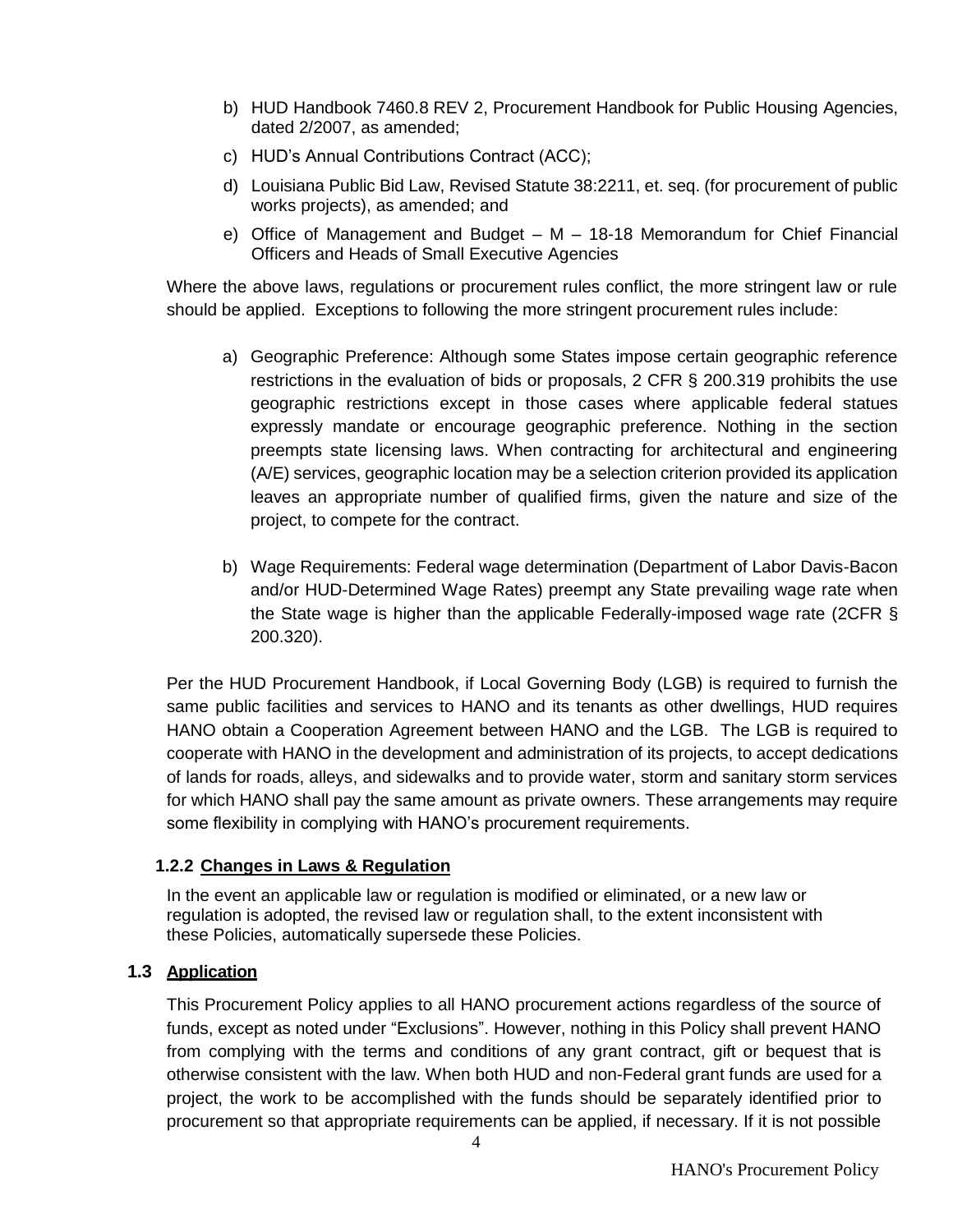to separate the funds, HUD procurement regulations shall be applied to the total project. If funds and work can be separated and work can be completed by a new contract, then regulations applicable to the source of funding may be followed.

# <span id="page-5-0"></span>**1.4 Definition**

The term procurement, as used in this Policy, includes the procuring, purchasing, leasing, or renting of:

- **1.4.1** Goods, supplies, equipment, and materials;
- **1.4.2** Construction, maintenance and consultant services;
- **1.4.3** Architectural and Engineering (A/E) services;
- **1.4.4** Social Services; and;
- **1.4.5** Other services.

# <span id="page-5-1"></span>**1.5 Exclusions**

This policy does not govern the following; administrative fees earned under the Section 8 voucher program, the award of vouchers under the Section 8 program, the execution of landlord Housing Assistance Payments contracts under that program, or non-program income, real estate purchases and sale transactions, loan transactions and documents, sub-recipient or sub-grantee agreements and related contract modifications, employment contracts, limited partnership agreements, memoranda of understanding and/or agreements with other public agencies, e.g., fee-for-service revenue under 24 CFR Part 990. These excluded areas are subject to applicable State and local requirements.

# **1.5.1Direct Pay**

The Direct Payments List is a list of transactions which, by the nature of the transaction, are impractical or impossible to competitively procure (bid) due to market or other conditions. These items are exempt from competitive purchasing requirements, although, still require pre-approval in accordance with the procurement threshold. These transactions do not have to be justified as a Non-Competitive Procurement but may be obtained directly by an individual staff member with the approval of authorized personnel. Depending on the item, there may or may not be a contract or Purchase Order outlining the terms and conditions. If a contract or Purchase Order is required to outline the terms and conditions, it shall be labeled "Direct Pay."

The following reoccurring items, paid for on behalf of HANO, are authorized to be on the Direct Payment List:

- a) Utility bills (Water, Sewer, Electricity, Natural Gas, landline telephone services (excluding mobile services), cable, and other regulated utility expenses).
- b) Postage and other purchases from the U.S. Postal Service.
- c) Licenses, permits, and fees from governmental or regulatory entities at the federal, state, or local level.
- d) Purchases from other governmental entities (federal, state, city, local, port districts, Public Development Authorities (PDAs), housing authorities, state colleges and universities, state hospitals, etc.) where the governmental entity provides goods or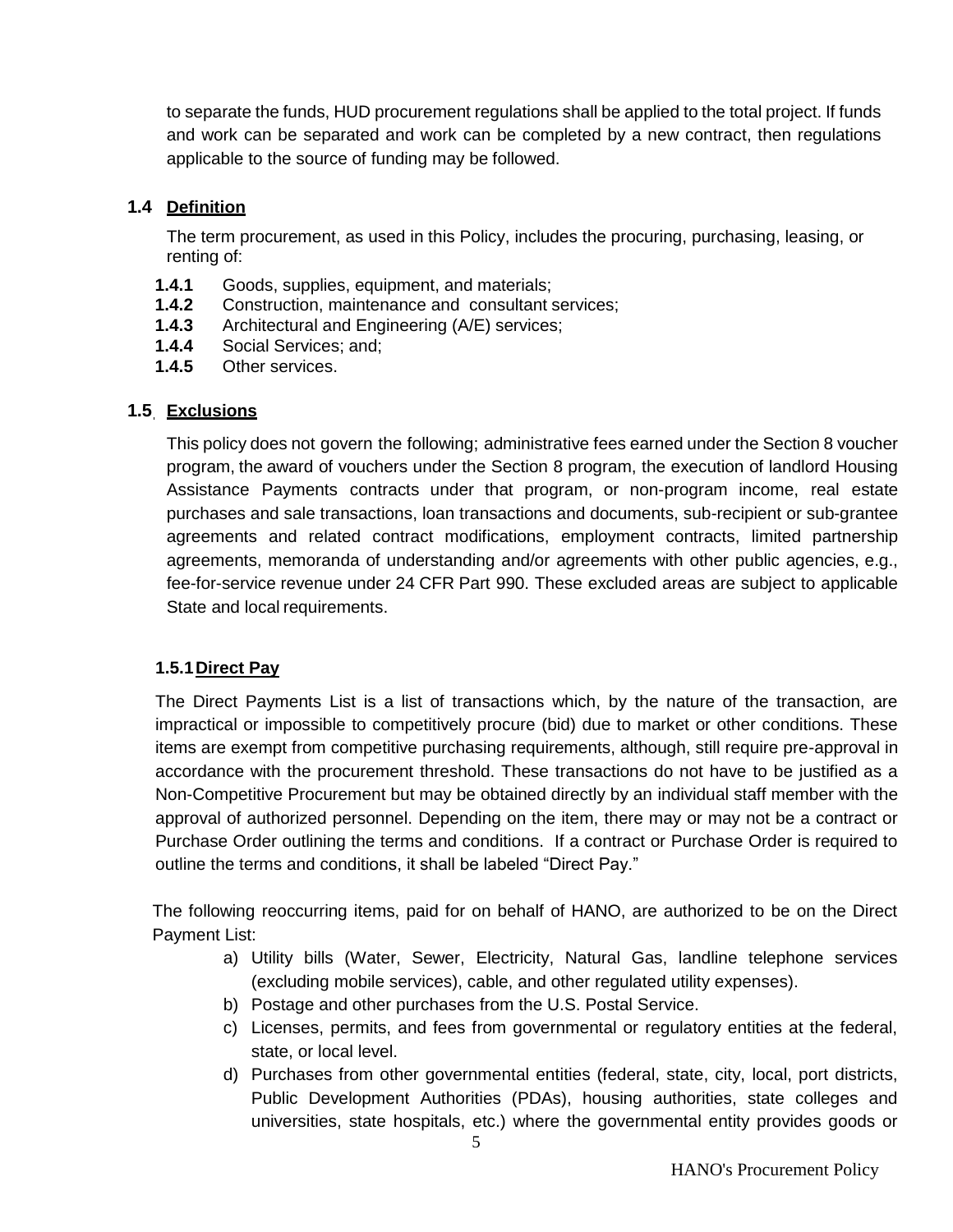services not available from the private sector.

- e) Emergency housing for HANO residents at motels/hotels, or as otherwise authorized by the Executive Director/CEO or authorized designee.
- f) Services or use fees paid to governmental cooperative purchasing organizations.
- g) Specific legal services such as; arbitration fees, litigation fees, expert witness fees, court costs, and related expenses (including the cost of investigations, or related matters), when approved by the General Counsel.
- h) Legal settlements of disputed matters, and judgment claims against HANO (for use only with approval by the General Counsel and Executive Director).
- i) Renewal of existing annual proprietary maintenance or support agreements, and software license renewals for computer and telecommunication-related services.
- j) All Agency advertisements for employment opportunities, purchasing and contracting solicitations, sale of surplus items, public announcements and outreach, (published in all media outlets) etc. This exception does not include printing, design, or graphic services.
- k) Freight bills, express shipping, common carriers, and delivery services.
- l) Insurance deductible(s) and or related losses (requires approval of the Legal Department).
- m) Registration fees (hotel, conferences, training), taxi, public transportation, and toll fares, mileage and incidental parking expenses.
- n) Publications and subscriptions (newspapers, magazines, books, pre-printed materials, reprints, publishers page charges, electronic publications, online subscriptions services, pre-recorded audio or video cassettes, slide presentations, tapes, CDs, diskettes often purchased from the publisher or producer; etc.)
- o) Mailing lists (print or electronic).
- p) Professional association membership dues, fees, licenses, accreditation, and certification.
- q) Royalties, broadcast rights, and film rentals from the producer or protected distributors.

The non-reoccurring items, paid for on behalf of HANO employees or residents, are authorized to be on the Direct Payment List:

- a) Credit card charges for approved expenses while traveling.
- b) Travel expenses for HANO employees, residents, program participants, volunteers, or members of the Board of Commissioners necessary to conduct HANO business.
- c) Training registration fees and tuition for pre-established, non-HANO specific, seminars, workshops, etc. for HANO employees, residents, program participants, volunteers, and members of the Board of Commissioners necessary to conduct HANO business.
- d) Testing and travel expenses of employment applicants (including relocation expenses for eligible personnel). This includes travel expenses of certain out-of-state job applicants (Travel expenses of job applicants must be approved by the Executive Director/CEO).
- e) Conferences and convention expenses and fees for HANO employees, residents, program participants, volunteers, or members of the Board of Commissioners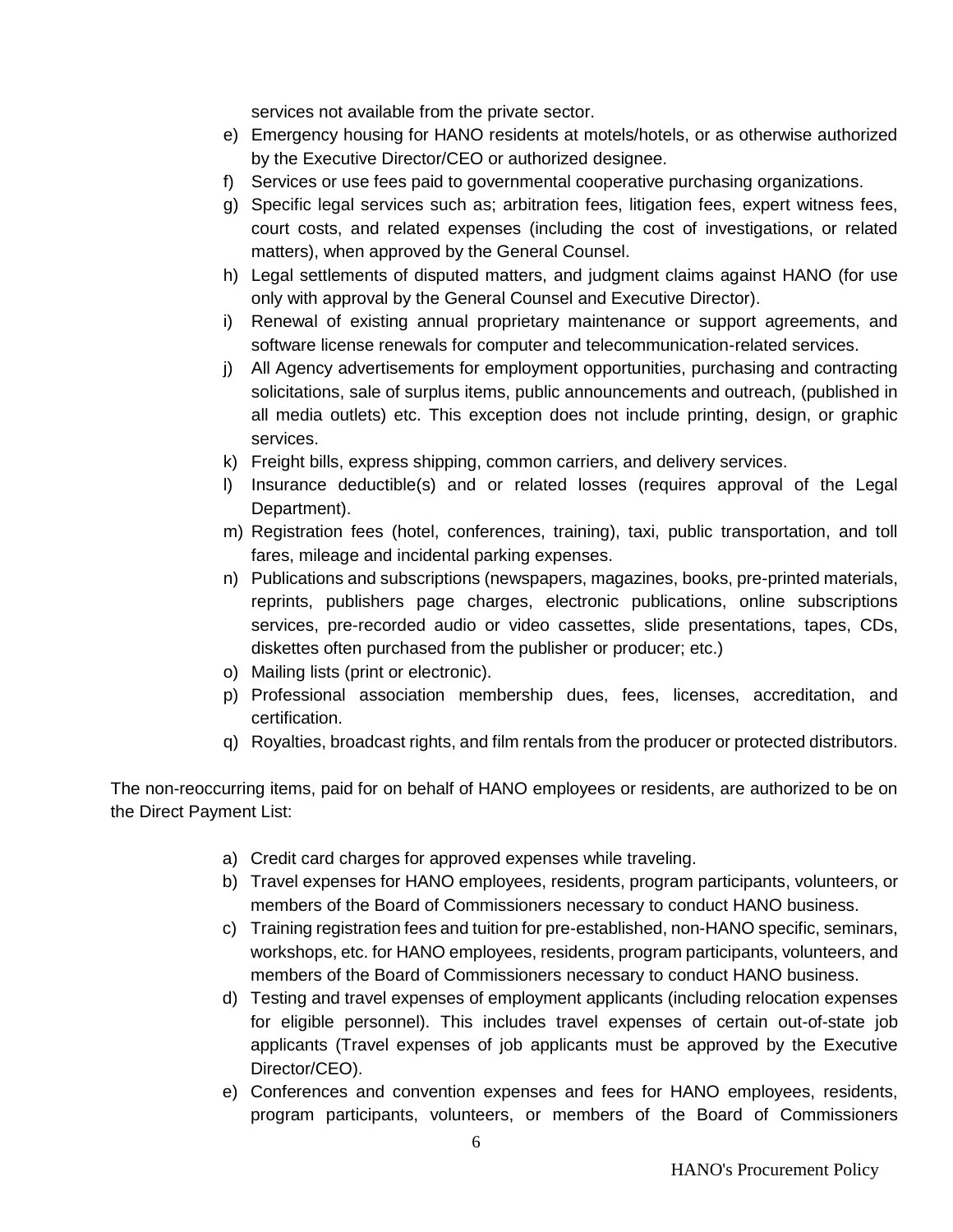conducting HANO business.

- f) Honoraria and stipends.
- g) Entertainment such as speakers, lectures, musicians, performing artists. Only when such expenses are permitted by the grant funding the activity.

# **1.6 Contracting Officer**

The Executive Director/CEO shall be and act as HANO's Contracting Officer, unless the function is formally delegated in writing. All contract terms and conditions are reviewed and approved by the General Counsel prior to signature of the Executive Director/CEO.

If HANO needs to execute a contract prior to the next Board of Commissioners' scheduled meeting, the Executive Director/CEO shall contact the President of the Board, and provide a summary of the action and the reason for immediate execution of the contract. Once approved by the President, and executed by the Executive Director/CEO, the contract will be presented to the Board of Commissioners' at the next scheduled meeting for ratification.

# <span id="page-7-0"></span> **1.7. Public Access to Procurement Information**

Procurement information that is not considered to be proprietary shall be a matter of public record, and shall be made available to the public in accordance with La. R.S. 44:1 et. seq. A per page copy charge may be assessed, which will be determined by the number of pages requested.

# **1.8 Self-Certification of Policies to HUD**

2 CFR §200.324, authorizes a housing authority to self-certify its procurement policy to HUD. Such self-certification does not limit HUD's right to survey the procurement policy.

HANO certifies its procurement policy is in compliance with 2 CFR §200.317 and all applicable laws and regulations. Furthermore, the HANO Board of Commissioners has approved the policy.

#### **1.9 Approval and Adoption by Board of Commissioners**

<span id="page-7-2"></span>This Procurement Policy, and any substantive policy changes, shall be approved and adopted by HANO's Board of Commissioners.

#### <span id="page-7-1"></span>**2.0 ETHICS IN PUBLIC CONTRACTING**

#### **2.1 General**

Ethical contracting standards apply to all HANO employees, the Executive Director/CEO, HANO's Board of Commissioners, officials and agents of the authority, and contractors with whom HANO does business, pursuant to HUD Handbook 7460.8 REV 2, Procurement Handbook for Public Housing Agencies, dated 2/2007, as amended. This code of ethical contracting standards has been established and must be adhered to regarding all procurement actions. Sanctions shall be implemented for those who violate this standard.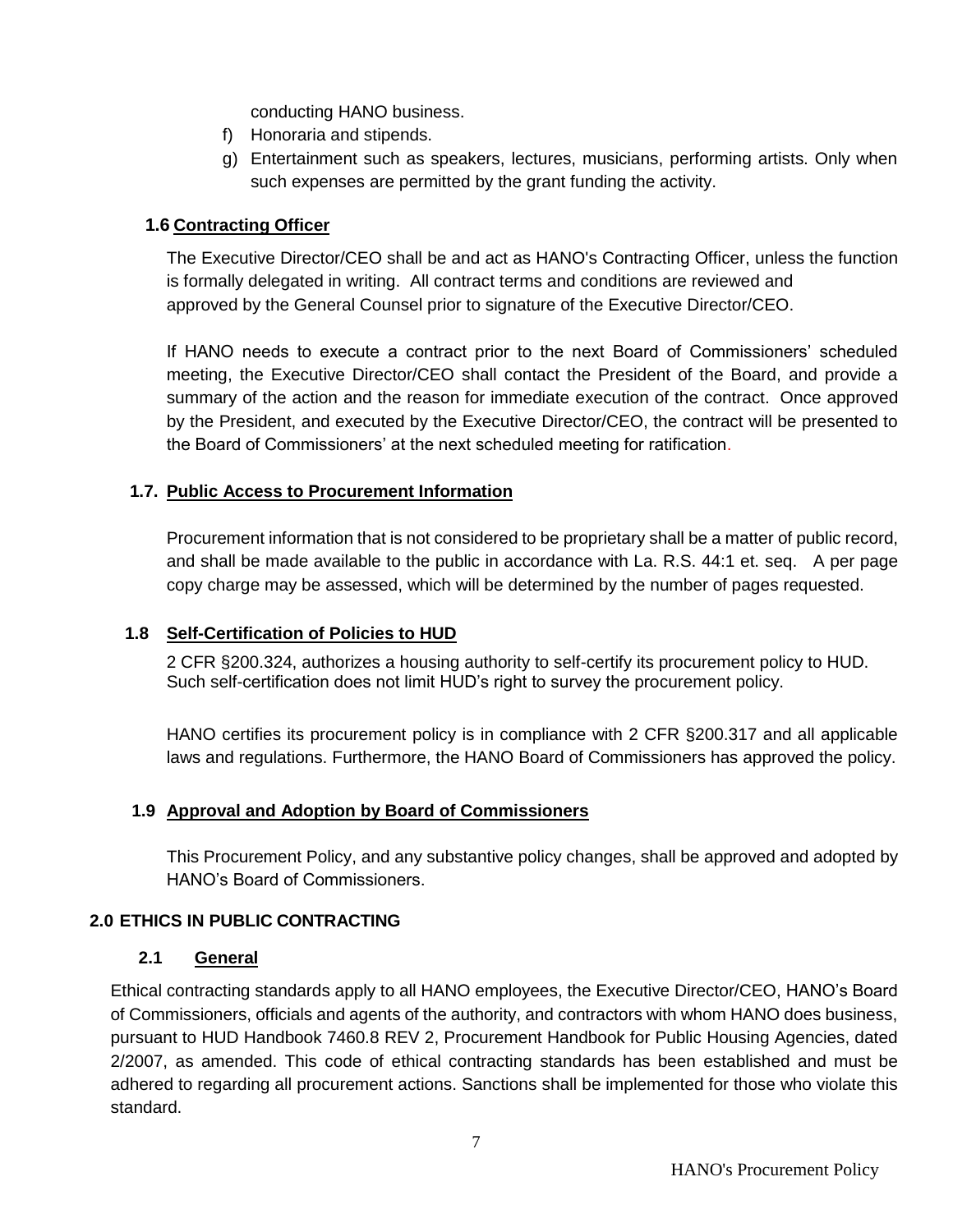# <span id="page-8-0"></span>**2.2 Conflicts of Interest**

No employee, officer, board member, or agent of HANO shall participate directly or indirectly in the selection, award, or administration of any contract if a conflict of interest, either real or apparent, would be involved. This type of conflict would be when one of the persons listed below has a financial or any other type of interest in a firm competing for the award:

- **2.2.1** An employee, officer, board member, or agent involved in making the award;
- **2.2.2** His/her relative (including father, mother, son, daughter, brother, sister, uncle, aunt, first cousin, nephew, niece, husband, wife, father-in-law, mother-in-law, son-in-law, daughter-inlaw, brother-in-law, sister-in-law, stepfather, stepmother, stepson, stepdaughter, stepbrother, stepsister, half-brother, or half-sister);
- **2.2.3** His/her partner; or an organization which employs or is negotiating to employ, or has an arrangement concerning prospective employment of any of the above.

#### **2.3 Ownership & Business Interests**

HANO employees shall not own or hold an interest in any contract or property, or engage in any business, transaction, or professional or personal activity that would:

- a) Be, or appear to be, in conflict with the employee's official duties, or
- b) Secure, or appear to secure, an unwarranted privilege or advantage for the employee, or
- c) Prejudice, or appear to prejudice, the employee's independence of judgment in the exercise of his or her official duties relating to HANO.

# <span id="page-8-1"></span> **2.4 Gratuities, Kickbacks, and Use of Confidential Information**

No employee, officer, board member, or agent of HANO shall ask for or accept gratuities, favors, or items of any value from any contractor, potential contractor, or party to any subcontract; and shall not knowingly use confidential information for actual or anticipated personal gain.

All employees shall report any suspected anticompetitive practices by contractors to their Direct Supervisor, Executive Director/CEO, Board Commissioners, HUD Field Office, and appropriate State and local officials in the order as listed.

# <span id="page-8-2"></span>**2.5 Prohibition Against Contingent Fees**

Contractors doing business with the HANO must not hire a person to solicit or secure a contract for a commission, percentage, brokerage, or contingent fee, except for bona fide established commercial selling agencies.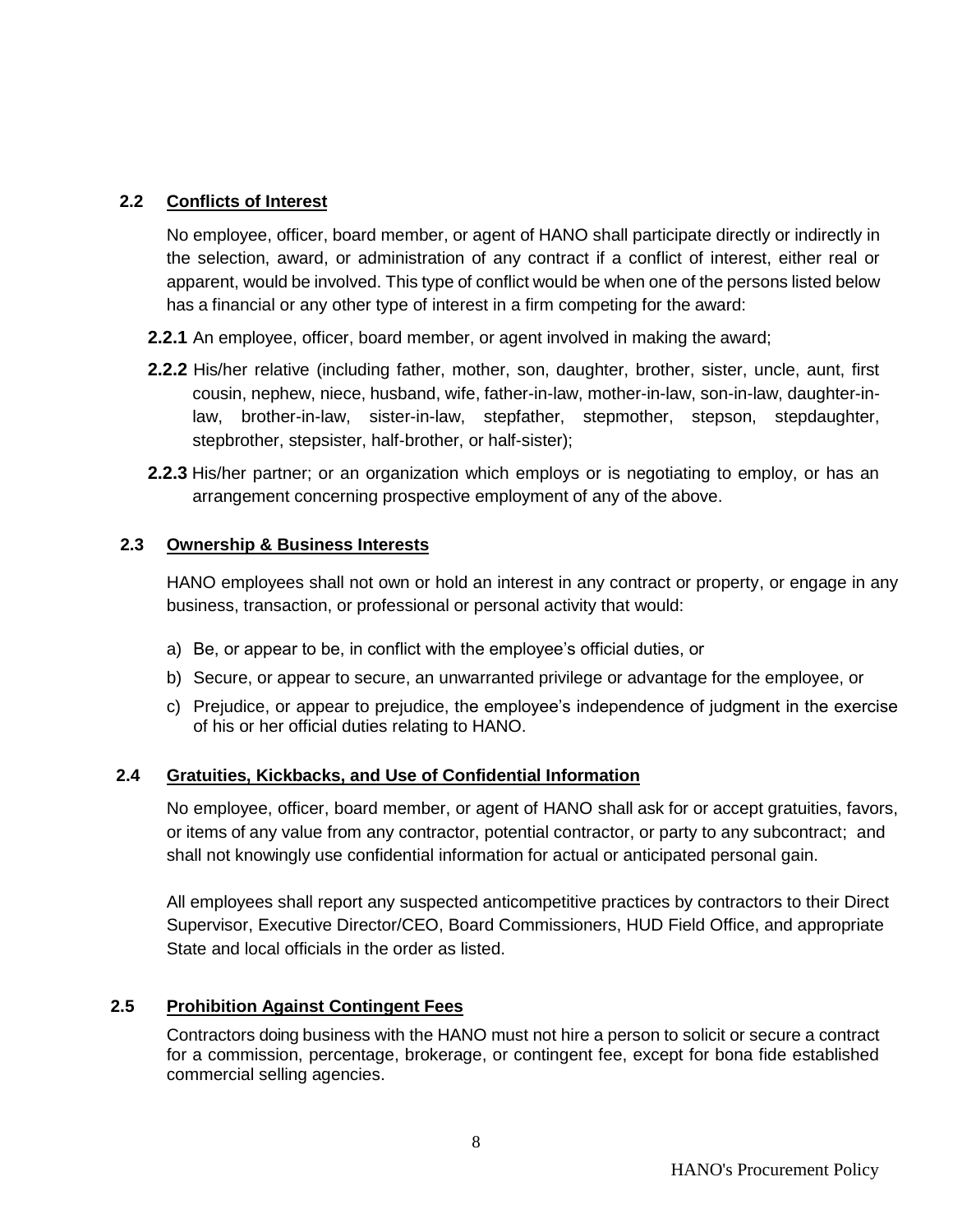# **2.6 Reporting Unethical Behavior & Actions**

All HANO employees must report all evidence of fraudulent or unethical behavior to one of the following sources as listed in order below:

- a) Direct Supervisor
- b) Executive Director/CEO
- c) General Counsel
- d) Board of Commissioners
- e) Inspector General, (if applicable)
- f) Federal Bureau of Investigations (FBI) (if applicable)

HANO management staff shall report cases of unethical procurement behavior directly to the Executive Director/CEO.

#### **2.7 Disciplinary Actions**

Breaches of ethical contracting standards may result in disciplinary actions consistent with the HANO Personnel Policy.

#### **2.8 Contracting With Former HANO Employees**

The following shall apply to contracts financed in whole or in part with federal funds.

#### **1. Two Year Prohibition**

Within two years after an employee leaves the Agency, HANO shall not contract with such employee if the employee was responsible for formulating policy or influencing decisions with respect to the project(s) where a contract award is under consideration.

#### **2. Waiver**

For good cause, the Executive Director/CEO may request HUD provide a waiver of the two year prohibition period, which must include a rational explanation for the waiver request.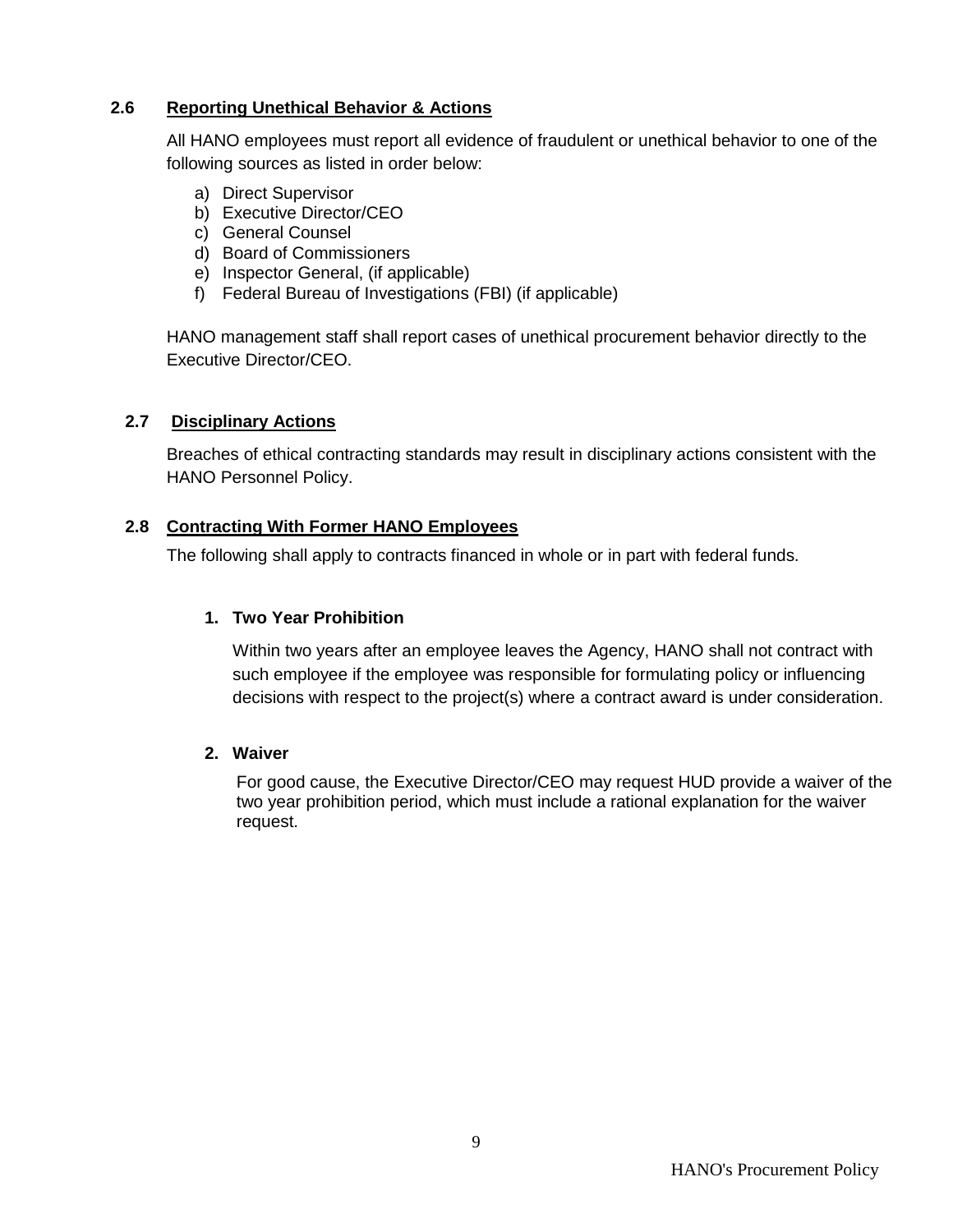#### <span id="page-10-0"></span>**3.0 PROCUREMENT PLANNING**

Planning is essential to managing the procurement function properly. Hence, HANO will periodically review its record of prior purchases, as well as future needs, to: find patterns of procurement actions that could be performed more efficiently or economically; maximize competition and competitive pricing among contracts and decrease HANO's procurement costs; reduce HANO administrative costs; ensure that supplies and services are obtained without any need for re-procurement, (e.g., resolving bid protests and minimize errors that occur due to an inadequate lead time for purchasing goods or services). Consideration should be given to storage, security, and handling requirements when planning the most appropriate purchasing actions.

The Procurement Plan should serve as a sequencing mechanism to plan procurement activities. The plan should assist in the Procurement Department in preparing a spend analysis report, which can be utilized in volume purchasing through intergovernmental and cooperative purchasing agreements.

#### **3.1 FUNDING AND PAYMENT**

HANO shall ensure funding is available prior to the purchase to ensure prompt payment to the contractor.

#### **4.0 PROCUREMENT METHODS**

This section describes the criteria for selection of the appropriate procurement method to be employed for each procurement action.

#### <span id="page-10-1"></span>**4.1 Petty Cash Purchases**

Purchases with a value of less than \$100 may be handled through the use of a petty cash account. A Petty Cash Account, in the amount of \$500, will be established to cover small purchases made during a reasonable period, e.g., one month. The Petty Cash Account will be maintained in the HANO Accounting Department, where security is maintained and only authorized individuals have access to the account. These accounts should be reconciled and replenished periodically. Receipts are required for all purchases or expenditures from this fund. Any authorized person seeking to use Petty Cash must have pre-approval. Petty Cash purchases are single purchase only.

#### <span id="page-10-2"></span>**4.2 Micro Purchases (Less than \$10,000)**

Procurement by micro-purchase with a value of \$10,000 or less, for the purchase of materials, supplies, or services are made after obtaining one price quotation, provided the price is considered to be reasonable. In order to promote competition, micro purchases should be distributed among qualified sources. Quotes may be obtained by fax, in writing, email, or through e-procurement.

Award shall be made to the qualified vendor that provides the best value to HANO. If an award is to be made for reasons other than lowest price, documentation shall be provided in the Procurement contract file.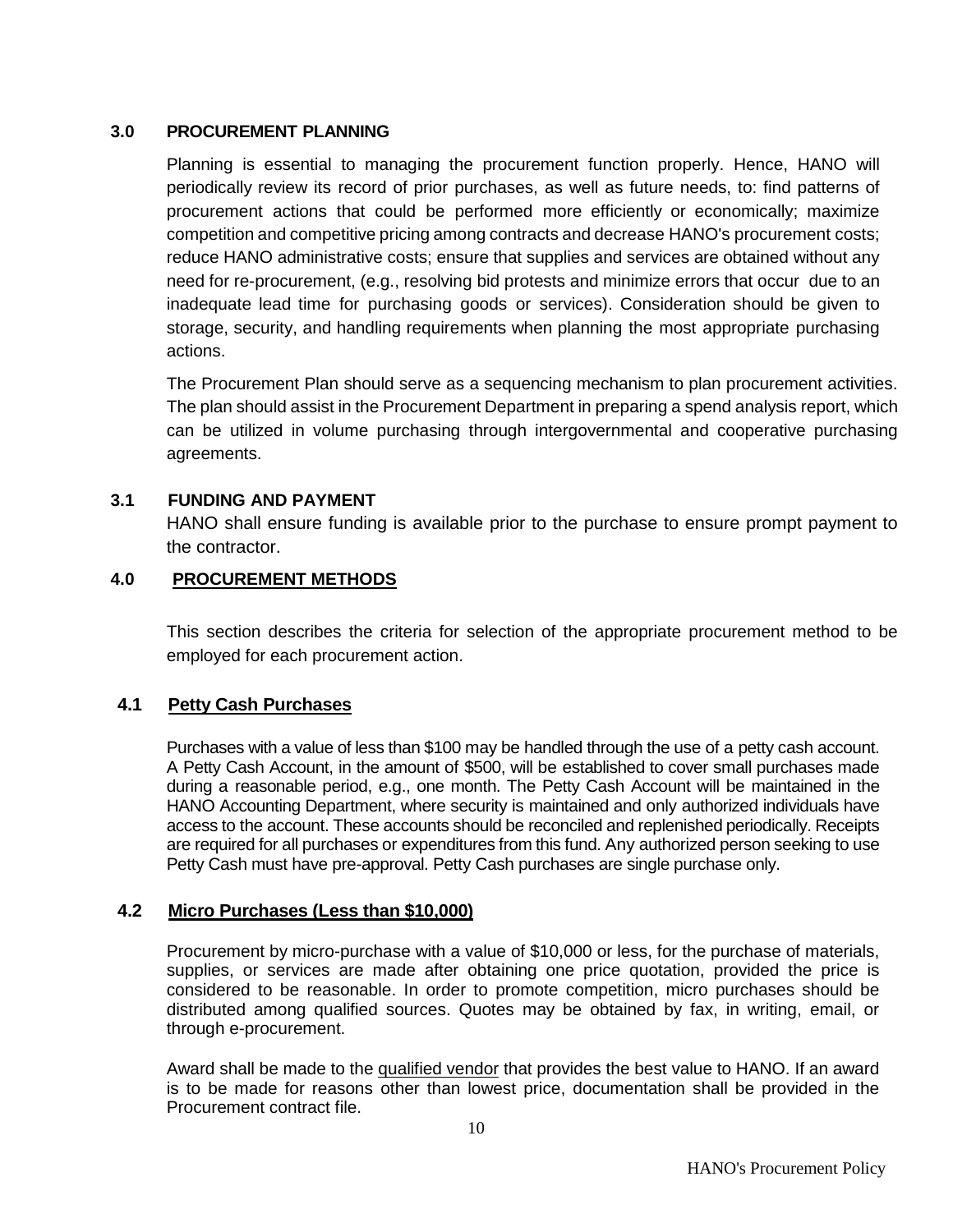Construction services greater than \$2,000 but not more than \$100,000 must incorporate the applicable Davis Bacon (DOL) Wage Rate, and HUD 5370-EZ, General Conditions for Small Construction/Development Contracts.

Maintenance Contracts (including non-routine maintenance work) greater than \$2,000 but not more than \$100,000 must incorporate the clauses contained in Table 5.1; Section II of form HUD-5370-C, General Conditions for Non-Construction Contracts, and the applicable HUD wage decision.

#### **4.3 Small Purchases (Greater than \$10,000 and Less than \$250,000)**

<span id="page-11-0"></span>Purchases with a value of \$10,000, but not exceeding \$250,000 are considered to be small purchases. HANO will issue a Request for Quotes at a minimum to solicit prices from a minimum of at least (3) qualified sources. In order to promote competition, quotes under the small purchase procedures may be obtained in writing, via email, fax or e-procurement. Award shall be made to the qualified vendor that provides the best value to HANO. If an award is to be made for reasons other than lowest price, documentation shall be provided in the procurement contract file.

HANO shall not break down requirements into several purchases, where the aggregate of the purchase is greater than the Small Purchase Threshold, or the Micro Purchase Threshold merely to: (1) permit use of the small purchase procedures, or (2) avoid any requirements that may apply to purchases that exceed the Micro Purchase Threshold. This includes purchasing materials, supplies, or services from like commodities (vendors in the same category) on a repetitive basis to avoid the requirements of a larger solicitation.

#### **4.4 Blanket Purchase Order**

Blanket Purchase Orders may be used to procure materials, supplies, or services required on a continual basis. A Blanket Purchase Order is a contract for goods or services over a defined period of time at a pre-determined price. Funds are encumbered each fiscal year according to the departments' budgetary requirement.

#### <span id="page-11-1"></span>**4.5 Credit (or Purchasing) Cards**

Credit Card usage should follow the rules for small purchase. For example, the Contracting Officer or his/her appointed designee may use a credit card for a Micro Purchase up to \$10,000.00 without obtaining additional quotes provided the price is considered reasonable. However, for amounts above the Micro Purchase level, the Contracting Officer or his/her appointed designee shall obtain a reasonable number of quotes before purchasing via a credit card (except for travel (e.g. HANO approved seminars, workshops or conventions) where the Contracting Officer or his/her appointed designee will pay for the expenses incurred (e.g. as airfare, hotel, and food for multiple staff personnel). All expenses must be in compliance with the HANO Travel Policy.

When using credit cards, the Contracting Officer or his/her appointed designee shall monitor all expenditures to insure expenses are reasonable, maintain all receipts are in compliance with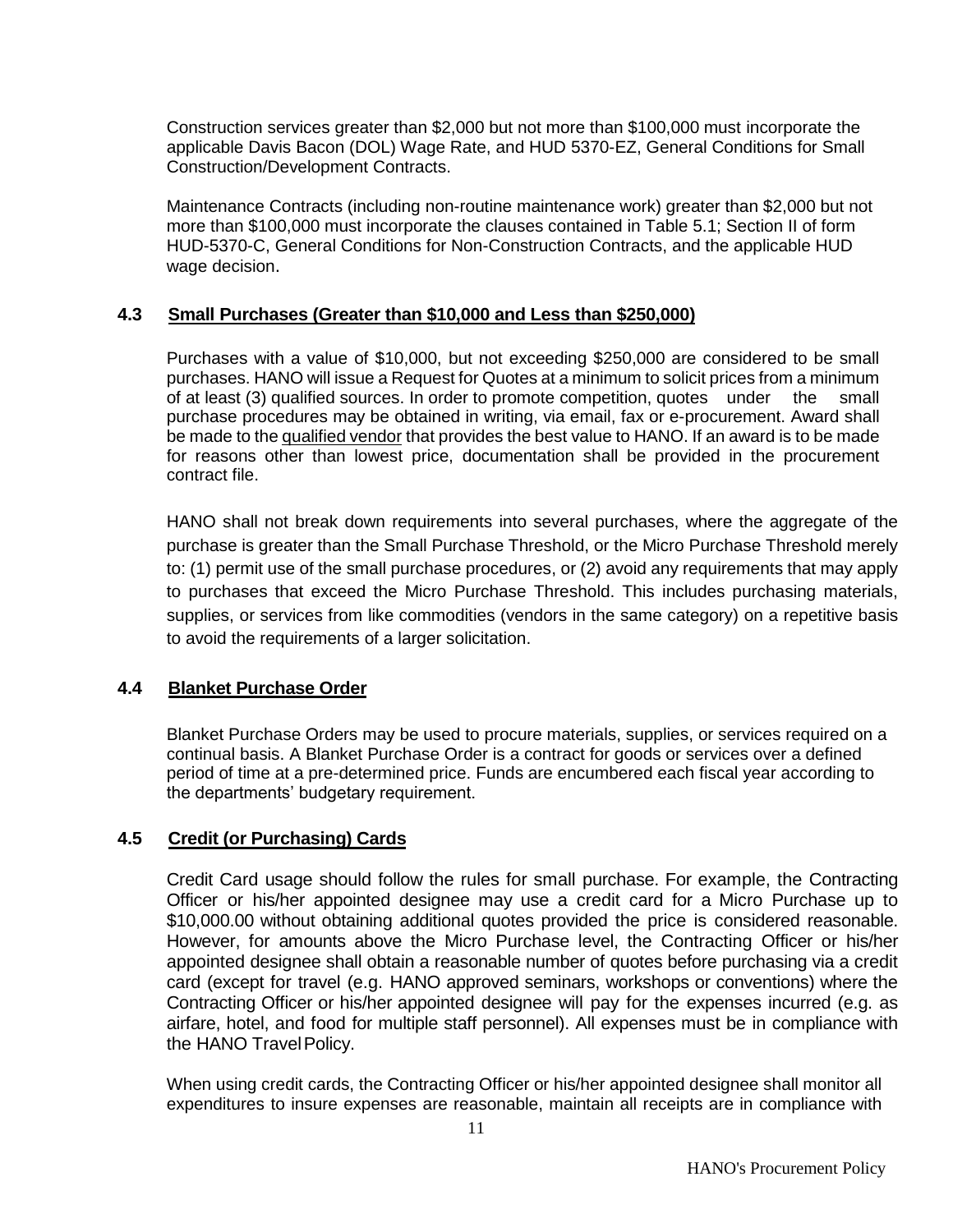<span id="page-12-0"></span>this policy. Original receipts must be turned in with explanation of expense along with the credit card bill to allow for processing. When using personal credit card for reimbursement, original receipts must be turned in with explanation of expense along with completed check request. All reimbursement must be approved by Contracting Officer or his/her appointed designee.

The HANO Finance Department has established safeguards to assure credit cards are used only for the intended purposes and are limited to legitimate HANO Business expenses.

# **4.6 Prohibition Against Bid Splitting**

The Contracting Officer shall not break down purchases of like commodities and requirements aggregating more than the small purchase threshold (or the Micro Purchase threshold) into multiple purchases that are less than the applicable threshold (commonly called 'bid splitting' or "unbundling") merely to permit use of the small purchase procedures or avoid any requirements that apply to purchases that exceed those thresholds. However, larger requirements may be broken into smaller ones to afford small and minority businesses the opportunity to participate in the PHA's procurements. The Contracting Officer should document in the contract file the reasons for breaking down larger requirements into smaller ones.

# **4.7 Sealed Bids**

Procurement by sealed bids is a formal method of solicitation for contracts that are not competitive proposals or non-competitive proposals. Sealed bidding is the preferred method of procuring construction services with a value of \$250,000 or greater, defined as public works projects in accordance with Louisiana State Public Bid Law. Sealed Bids for construction services are publicly solicited. A firm fixed-price contract (fixed price or unit price), must be awarded to the responsible bidder whose bid, conforming to all the material terms and conditions of the Invitation for Bids (IFB), is the lowest in price. Construction services must be procured in accordance with LA Louisiana Public Bid Law, Revised Statute 38:2211, et. seq.

The sealed bid method is also used for the purchase of materials and supplies with a value of \$30,000 or greater and non-complex service contracts with a value of \$250,000 or greater. HANO shall issue an IFB for the purchase in accordance with LA Louisiana Public Bid Law, Revised Statute 38:2211, et. seq.

# **4.7.1 Conditions for Use**

HANO shall use the sealed bid method (IFB) if the following conditions are present:

- (i) A complete, adequate, and realistic specifications or purchase description is available;
- (ii) Two or more responsible bidders are willing and able to compete effectively for the work; and
- (iii) The procurement lends itself to a firm fixed price contract and the selection of the successful bidder can be made principally on the basis of price.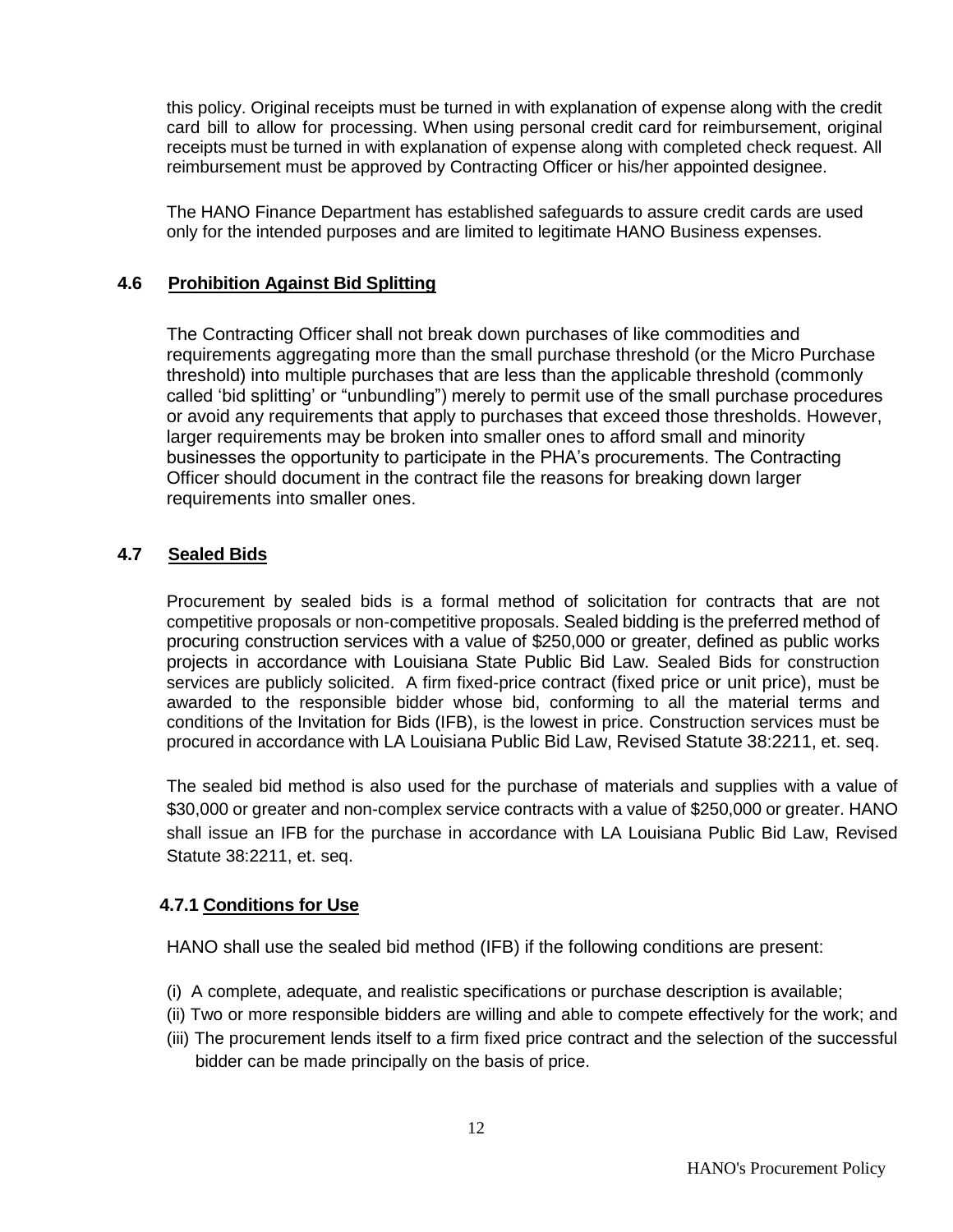# <span id="page-13-0"></span>**4.7.2 Advertisement, Solicitation and Receipt of Bids**

The invitation for bids will be publicly advertised, and bids must be solicited from an adequate number of known suppliers, providing them sufficient response time prior to the date set for opening the bids. Advertisements shall be published once a week for 3 different weeks in a newspaper in the locality; the first advertisement shall appear at least 25 days before the opening of bids and not occur on a Saturday, Sunday, or other legal holiday (R.S. 38:2212(G)).

An Invitation for Bid (IFB) is prepared and issued to contractors, which includes specifications, drawings etc., and all contractual terms and conditions that are applicable to the contract. , HANO shall award a contract to the lowest responsible and responsive bidder. HANO shall include only the Louisiana Uniform Bid Form to obtain a Total Base Bid Price for all work required by the Bidding Documents (including any and all unit prices designated "Base Bid" but not alternates.

Bids may be received in one of three ways. (1) For bids hand delivered by the bidder or his agent, a written receipt shall be handed to the deliverer; (2) Alternatively, bids shall be sent by registered or certified mail with a return receipt requested; or (3) Shall be submitted electronically.

# <span id="page-13-1"></span>**4.7.3 Bid Opening and Award**

All bids will be publicly opened at the time and place prescribed in the invitation for bids. Bids prices shall be recorded on a tabulation sheet, and made available for public inspection. A contract will be awarded to the lowest responsive bidder who submits the proper documentation within ten days of the opening of the bids.

Contractor shall certify that they hold an active license to perform the requirements of the work by displaying their license number on the bid envelope at the time of submission. If the bid does not display the contractor's license number on the bid envelope, their bid shall be automatically rejected, and shall not be read aloud.

#### **4.7.4 Right to Reject Bids**

The public entity may reject any and all bids for just cause. Just cause for the purpose of the construction of public works is defined [LA Rev Stat § 38:2214.](https://law.justia.com/citations.html#LA%20Rev%20Stat%20%C2%A7%2038:2214)

# **4.7.5 Mistakes in Bids**

Correction or withdrawal of bids may be permitted, where appropriate, before bid opening by written or telegraphic notice received by HANO in the manner designated in the IFB prior to the time set for bid opening. After bid opening, corrections in bids may be permitted only if the bidder can show by clear and convincing evidence that a mistake of a nonjudgmental character was made, the nature of the mistake, and the bid price actually intended. A low bidder alleging a nonjudgmental mistake may be permitted to withdraw its bid if the mistake is clearly evident on the face of the bid document but the intended bid is unclear or the bidder submits convincing evidence that a mistake was made. All decisions to allow correction or withdrawal of a bid shall be supported by a written determination signed by the Contracting Officer. After bid opening, changes in bid prices or other provisions of bids prejudicial to the interest of HANO or fair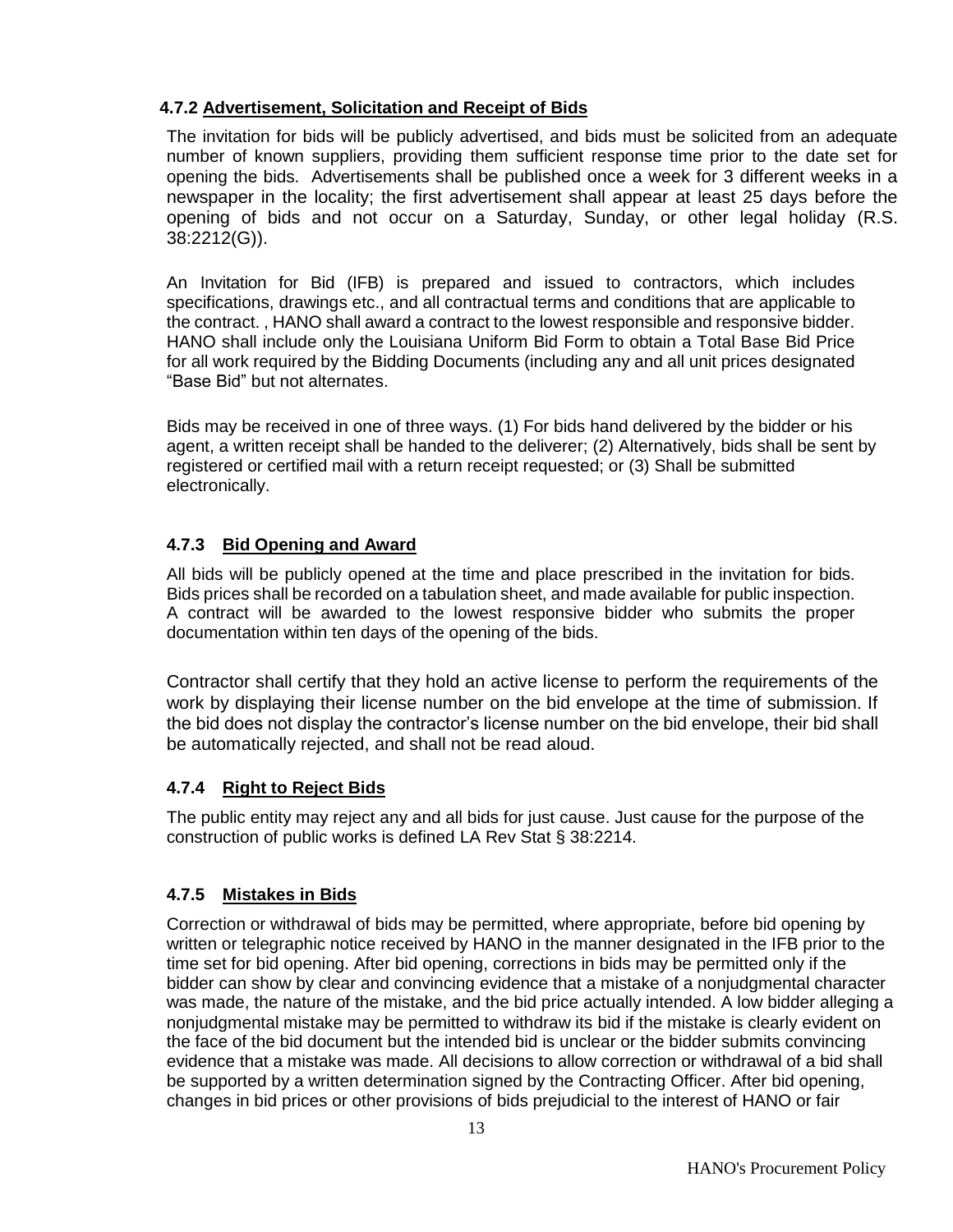competition shall not be permitted.

# <span id="page-14-0"></span>**4.8 COMPETITIVE PROPOSALS**

The technique of competitive proposals is normally conducted with more than one source submitting an offer, and either a fixed price or cost-reimbursement type contract is awarded.

Unlike sealed bidding, the competitive proposal method permits: consideration of technical factors other than price; discussion with offerors concerning offers submitted; negotiation of contract price or estimated cost, other contract terms and conditions; revisions to a proposal prior to final selection; and withdrawal of an offer at any time up to contract award. Contract award considers technical qualifications, price, and other factors (e.g., technical expertise, past experience, approach etc.), set forth in the solicitation, and is not solely based on the lowest price. .

#### <span id="page-14-1"></span>**4.8.1 Conditions for Use**

Where conditions are not appropriate for the use of sealed bidding, competitive proposals may be used. HANO shall prepare and issue a Requests for Proposals (RFP) to procure professional services.

(1) Requests for proposals must be publicized, and identify all evaluation factors and their relative importance. Responses must be considered to the maximum extent practical;

(2) Proposals must be solicited from an adequate number of qualified sources;

(3) HANO must have a written method for conducting technical evaluations of the proposals received and for selecting respondents;

(4) Contracts must be awarded to the responsible firm whose proposal is most advantageous to the program, with price and other factors considered; and

(5) HANO may use competitive proposal procedures for qualifications-based procurement of architectural/engineering (A/E) professional services whereby competitors' qualifications are evaluated and the most qualified competitor is selected, subject to negotiation of fair and reasonable compensation.

The method, where price is not used as a selection factor, can only be used in procurement of A/E professional services. It cannot be used to purchase other types of services though A/E firms are a potential source to perform the proposed effort.

#### **4.8.2 Time Period for Submission of Proposals**

A minimum of 15 days shall be provided for preparation and submission of competitive proposals. However in this case, the Executive Director may allow for a shorter period under extraordinary circumstances.

#### **Time Frame**

For purchases of more than \$100,000, the public notice should run not less than once each week for two consecutive weeks.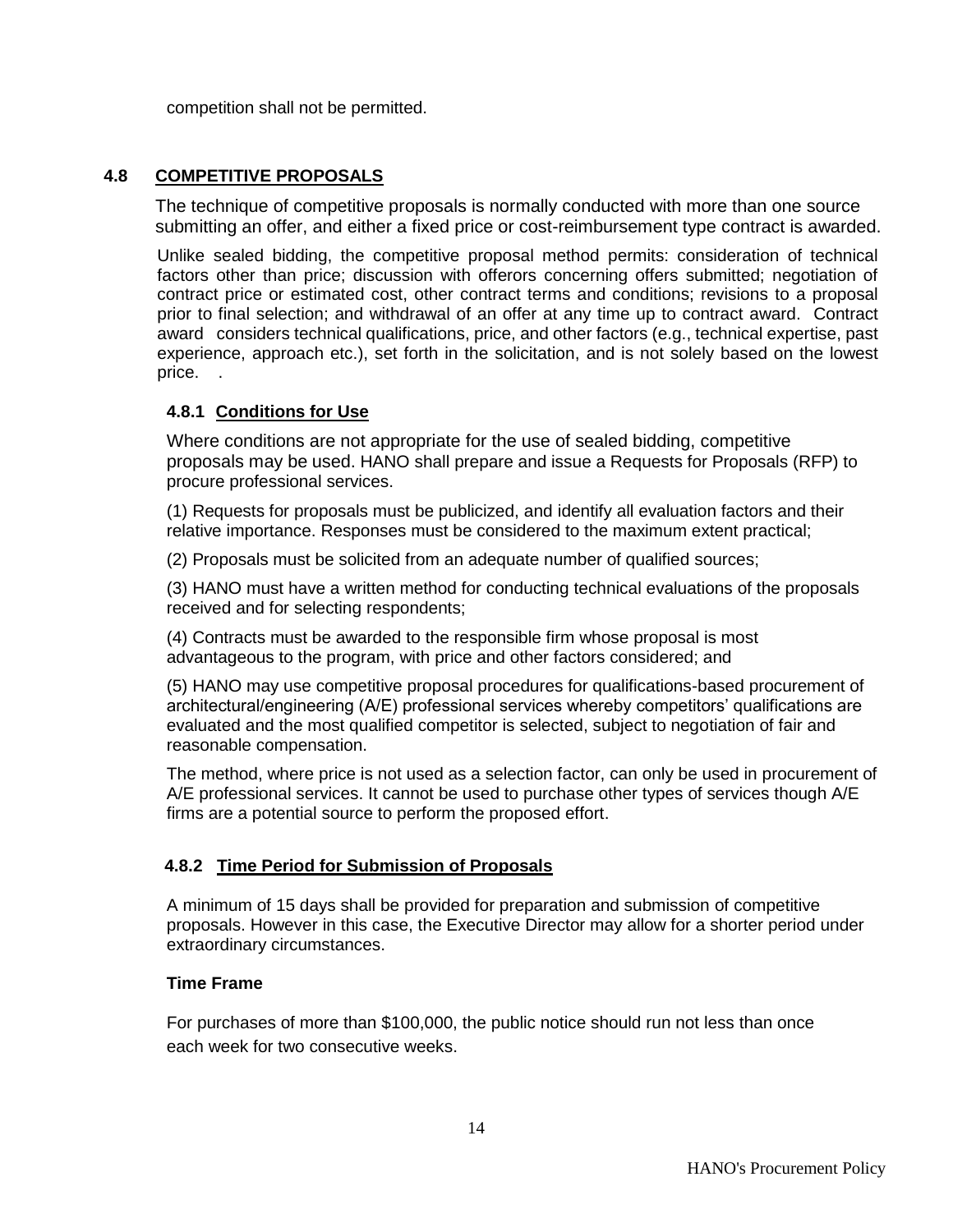# **Form**

The Request for Proposals (RFP) shall be advertised and published in newspapers or other print mediums of local or general circulation, and posted to HANO website, in trade journals or publications and E-Procurement. However, all E-Procurements must otherwise be in compliance with State and local requirements and HANO's procurement policy. The solicitation must be run for a period of not less than once each week for two consecutive weeks. Copies of the RFP must be made available on the first day of the advertisement and until 24 hours before the submission due date and time.

Notices/advertisements should state, at a minimum, the place, date, and time that the bids or proposals are due, the solicitation number, a contact who can provide a copy of, and information about, the solicitation, and a brief description of the needed item(s).

# <span id="page-15-0"></span>**4.8.3 Form of Solicitation**

Other than, Architectural and Engineering Services, and Developer Services, competitive proposals shall be solicited through the issuance of a RFP. The RFP shall clearly establish evaluation criteria.

# **4.8.4 Receipt of Proposals**

Proposals are to be date-time stamped when they are received and held unopened in a secure place until the established date for receipt of proposals has passed. Since proposals are submitted in confidence and may contain proprietary information (such as trade secrets or other confidential business information regarding the offeror's approach to the work), they are not opened publicly. After the closing date, all proposals received are opened and evaluated in confidence. Proposals and any changes to those proposals are shown only to HANO personnel who have been authorized by the Contracting Officer as having a legitimate interest in them on the condition that information in the proposals will not be released to anyone who has not been so authorized.

#### <span id="page-15-1"></span>**4.8.5 Evaluation Process**

Evaluations shall be conducted based on the evaluation factors set forth in the RFP. A mechanism for fairly and thoroughly evaluating the technical and price proposals shall be established **before** the solicitation is issued. Factors not specified in the RFP shall not be considered. Initially, proposals should be evaluated on an individual basis against the requirements stated in the RFP; at this point proposals are not analyzed in comparison with each other. Also during the initial evaluation, the committee evaluates only the content of the proposals. No personal knowledge of the offeror not based on the contractor's written submission is or should be part of the written proposals' initial evaluation; however, the contractor's prior performance with HANO should be included as part of the standard review of offeror responsibility.

<span id="page-15-2"></span>Where not apparent from the evaluation criteria, HANO shall establish an Evaluation Plan for each RFP. All RFP's shall be evaluated by an appropriately appointed Evaluation Committee selected by the Executive Director/CEO or authorized designee. The Evaluation Committee shall be required to disclose any potential conflicts of interest and to sign a Non-Disclosure statement. An Evaluation Report, summarizing the results of the evaluation, shall be prepared prior to award of a contract.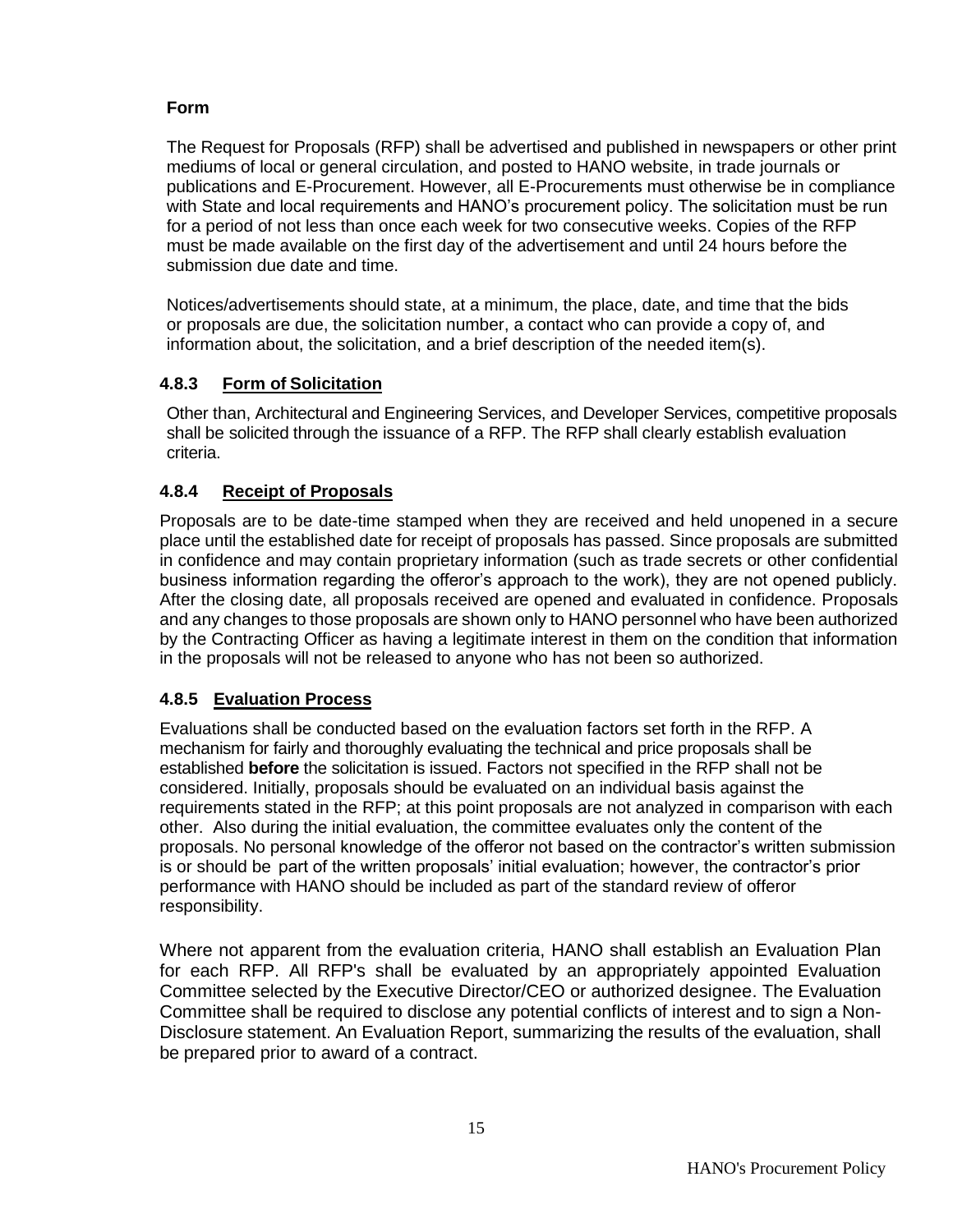# **4.8.6 Negotiations**

Negotiations shall be conducted with all offerors who submit a proposal determined to have a reasonable chance of being selected for award, unless it is determined that negotiations are not needed with any of the offerors. This determination is based on the relative score of the proposals as they are evaluated and rated in accordance with the technical and price factors specified in the RFP. These offerors shall be treated fairly and equally with respect to any opportunity for negotiation and revision of their proposals. No offeror shall be given any information about any other offerors proposal, and no offeror shall be assisted in bringing its proposal up to the level of any other proposal. A common deadline shall be establishedforreceipt of proposalrevisionsbased on negotiations. (Negotiations are exchanges (in either competitive or sole source environment) between the HANO and offerors that are undertaken with the intent of allowing the offeror to revise its proposal. These negotiations may include bargaining. Bargaining includes persuasion, alteration of assumptions and positions, give-and-take, and may apply to price, schedule, technical requirements, type of contract, or other terms of a proposed contract.

When negotiations are conducted in a competitive acquisition, they take place after establishment of the competitive range and are called discussions. Discussions are tailored to each offerors proposal, and shall be conducted by the Contracting Officer or his/her appointed designee with each offeror within the competitive range. The primary object of discussions is to maximize the HANOs ability to obtain best value, based on the requirements and the evaluation factors set forth in the solicitation. The Contracting Officer or his/her appointed designee shall indicate to, or discuss with, each offeror still being considered for award, significant weaknesses, deficiencies, and other aspects of its proposal (such as cost, price, technical approach, past performance, and terms and conditions) that could, in the opinion of the Contracting Officer or his/her appointed designee, be altered or explained to enhance materially the proposers potential for award. The scope and extent of discussions are a matter of the Contracting Officer or his/her appointed designee's judgment. The Contracting Officer or his/her appointed designee may inform an offeror that its price is considered by the HA to be too high, or too low, and reveal the results of the analysis supporting that conclusion. It is also permissible to indicate to all offerors the cost or price that the governments price analysis, market research, and other reviews have identified as reasonable. Auctioning (revealing one offerors price in an attempt to get another offeror to lower their price) is prohibited. After initial negotiations are complete, offerors in the competitive range shall submit their revisions in the form of a best and final offer. All offerors in the competitive range should be provided an opportunity to present a best and final offer.

# <span id="page-16-0"></span>**4.8.7 Award**

After evaluation of the revised proposals, if any, the contract shall be awarded to the responsible firm whose technical approach to the project, qualifications, price and/or any other factors considered, are most advantageous to the HANO provided that the price is within the maximum total project budgeted amount established for the specific property or activity.

**Notice to Unsuccessful Offerors**. The Contracting Officer should notify each unsuccessful offeror and the awardee price in writing. The notice should identify the successful offeror and the contract price, and the basis for the offeror not being selected for contract award.

**Debriefing Unsuccessful Offerors.** The notice to unsuccessful offerors should provide them with the opportunity to request a debriefing. The notice should state any time frame during which the request must be made (e.g., within 10 business days after receipt notice). The debriefing should explain how the offer was unsuccessful (e.g., by comparing it to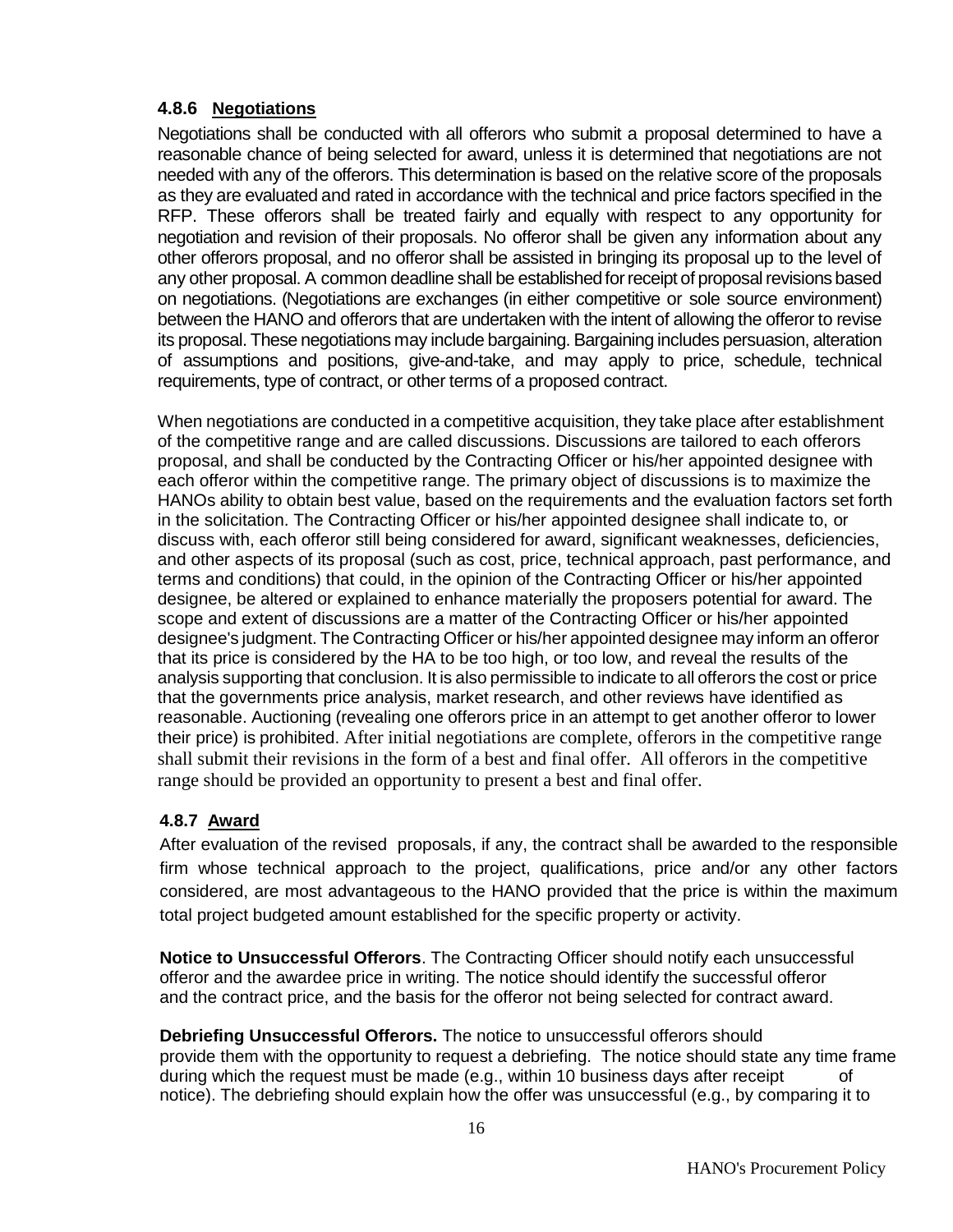the requirements of the RFP). The debriefing should not include a detailed point-by-point comparison with the successful offer or any other offer, and may not reveal any information about another offer that is protected from disclosure (e.g., personal information, proprietary business information.

#### <span id="page-17-0"></span>**4.8.8 Architectural and Engineering (A/E) Services**

Unlike other methods, the Qualifications Based (QSB) method of procurement does not use price as an evaluation factor. HANO shall requests technical qualifications statements from prospective firms, and then rank the statements according to their qualifications in accordance with the criteria outlined in the RFQ.

HANO shall issue a Request for Qualifications (RFQ) to procure architectural/engineering (A/E) professional services, or development partner services. Qualifications will be evaluated, and the most qualified competitor is selected, subject to negotiation of fair and reasonable compensation. QBS procedures shall not be used to purchase other types of services, though A/E firms are potential sources.

# <span id="page-17-2"></span><span id="page-17-1"></span>**5.0 NON-COMPETITIVE PROPOSALS**

# **5.1Conditions for Use**

Procurement by noncompetitive proposals (sole-source) may be used only when the award of a contract is not feasible using small purchase procedures, sealed bids, cooperative purchasing, or competitive proposals, and if one of the following applies:

- **1.** The item is available only from a single source, based on a good faith review of available sources;
- **2.** An emergency exists that seriously threatens the public health, welfare, or safety, or endangers property, or would otherwise cause serious injury to the HANO, as may arise by reason of a flood, earthquake, epidemic, riot, equipment failure, or similar event. In such cases, there must be an immediate and serious need for supplies, services, or construction such that the need cannot be met through any of the other procurement methods, and the emergency procurement shall be limited to those supplies, services, or construction necessary simply to meet the emergency;
- **3.** HUD authorizes the use of noncompetitive proposals; or
- **4.** After solicitation of a number of sources, competition is determined inadequate. All noncompetitive awards must be pre-approved for award by the Contracting Officer or his/her appointed designee.

#### **5.2 Justification**

.

Each procurement based on noncompetitive proposals shall be supported by a written justification for the selection of this method.

The justification shall be approved in writing by the responsible Contracting Officer or his/her appointed designee. Poor planning or lack of planning is not justification for emergency or solesource procurements. The justification, to be included in the procurement file, should include the following information:

**1.** Description of the requirement;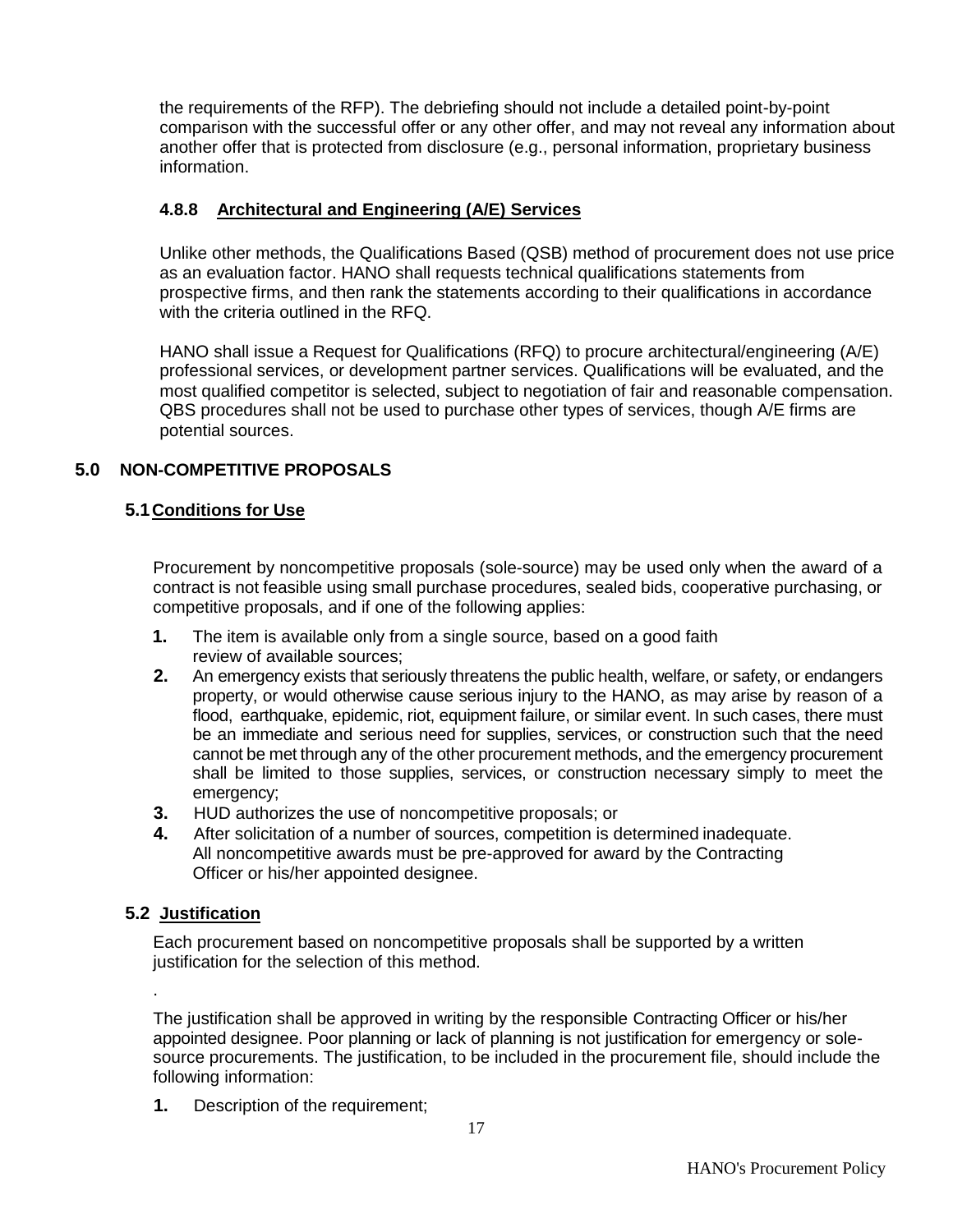- **2.** History of prior purchases and their nature (competitive vs. noncompetitive);
- **3.** The specific exception in **2 CFR Part 200.320(f)(1) through (4)** which applies;
- **4.** Statement as to the unique circumstances that require award by noncompetitive proposals;
- **5.** Description of the efforts made to find competitive sources (advertisement in trade journals or local publications, phone calls to local suppliers, issuance of a written solicitation, etc.);
- **6.** Statement as to efforts that will be taken in the future to promote competition for the requirement;
- **7.** Signature by the Contracting Officer or his/her appointed designees supervisor (or someone above the level of the Contracting Officer or his/her appointed designee); and
- **8.** Price Reasonableness. The reasonableness of the price for all procurements based on noncompetitive proposals shall be determined by performing an analysis, as described in this Policy.

#### **5.3 Requirements for Emergency Procurements**

Procurement by noncompetitive proposals (sole-source) maybe used when an emergency exists that seriously threatens the public health, welfare, or safety, or endangers property, or would otherwise cause serious injury to HANO, as may arise by reason of a flood, earthquake, epidemic, pandemic, riot, equipment failure, or similar event.

In such cases, there must be an immediate and serious need for supplies, services, or construction such that the need cannot be met through any of the other procurement methods, and the emergency procurement is limited to those supplies, services, or construction necessary simply to meet the emergency; When contract action is taken pursuant to telephone or other oral offers, a written confirmation of the accepted offer shall be obtained and made a part of the contract file.

In addition, whenever contract action is taken, a record shall be established which shall contain, at a minimum, the following information with respect to each offer: a) A description of the work to be performed; b) The name and address of each offeror quoting, and the performance time and terms of each offer; c) If quotations lower than the accepted quotation are received, the reasons for their rejection shall be recorded and made a part of the contract file. Such records shall be retained in accordance with all applicable laws, regulations, and HANO policies. Please refer to: LA R.S. 38:2212, et. Seq.

#### **6.0 COOPERATIVE PURCHASING/INTERGOVERNMENTAL AGREEMENTS**

HANO may enter into State and/or local cooperative or intergovernmental agreements to purchase or use common supplies, equipment, or services. The decision to use an interagency agreement instead of conducting a direct procurement shall be based on economy and efficiency. If used, the interagency agreement shall stipulate who authorized the purchase on behalf of the participating agency, and shall specify an inspection, acceptance, termination, payment, and other relevant terms and conditions. Goods and services obtained under a cooperative purchasing or interagency agreement must have been procured in accordance 2 CFR Part 200.317 through 200.326.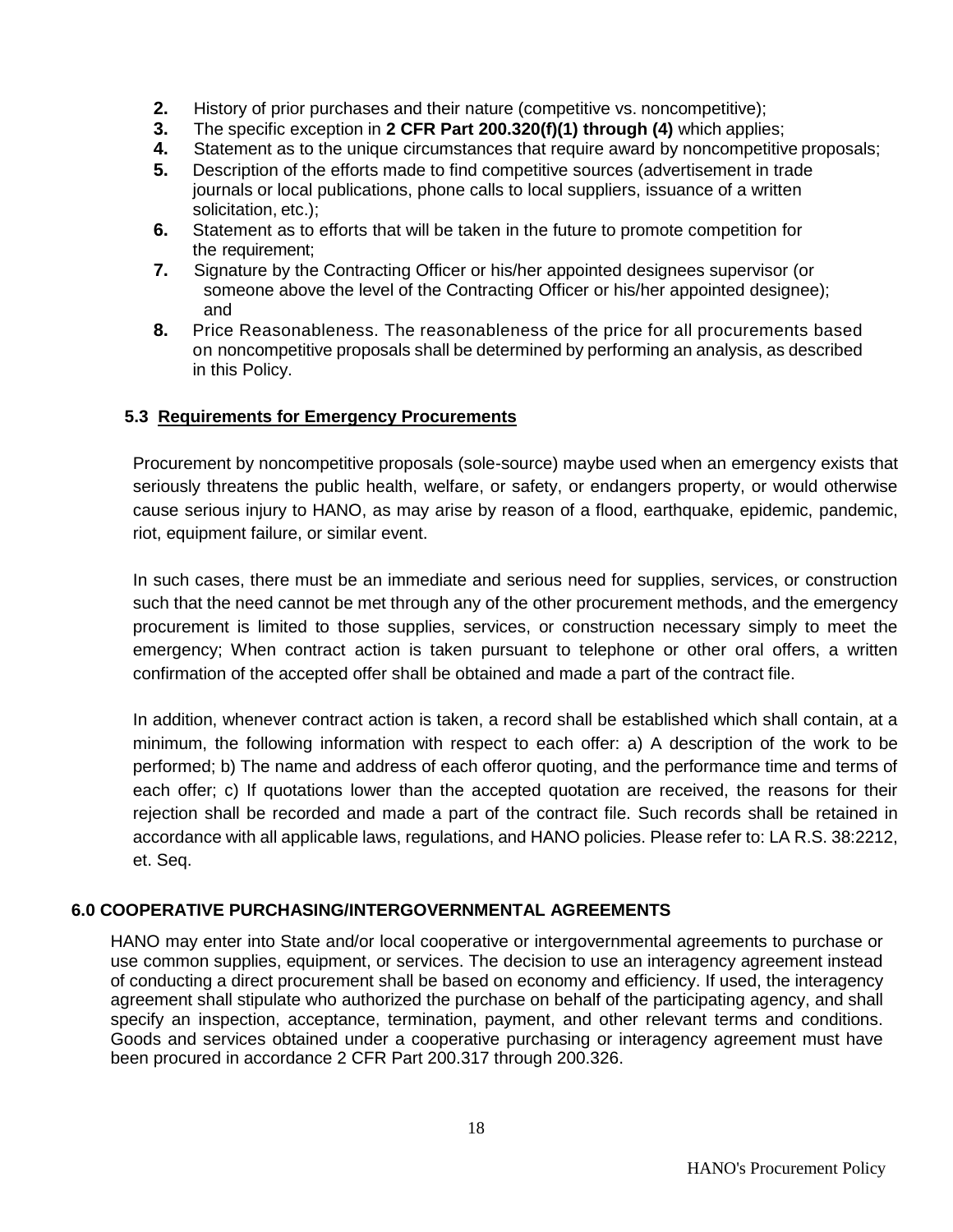# <span id="page-19-0"></span>**7.0 COST AND PRICE ANALYSIS**

Cost Analysis - A written review and evaluation of contractor proposed costs for a contract or contract modification.

Price Analysis - A written review and evaluation of competitive prices received by HANO to determine whether the proposed price of a Contractor is reasonable when compared with prices provided by others in the market.

A cost or price analysis must be performed in connection with every procurement action above (\$10,000) in excess of the Simplified Acquisition Threshold (\$250,000) including contract modifications.

A Cost An**a**lysis is required whenever price is not used as the only selection criterion for award of a contract.

# **7.1 INDEPENDENT COST ESTIMATE (ICE)**

For all purchases above the Micro Purchase threshold, an estimate of the anticipated costs (ICE) is required prior to issuance of a solicitation or execution of a contract or contract modification. The ICE may be prepared by HANO staff or an independent entity that assists HANO in evaluating costs.

#### <span id="page-19-1"></span>**8.0 Cancellation of Solicitations**

A Request for Proposals (RFP), Request for Qualifications (RFQ) or a Request for Quotes (RFQu), may be cancelled before quotes/offers are due if:

- 1. The supplies, services or construction is no longer required;
- 2. The funds are no longer available;
- 3. Proposed amendments to the solicitation are of such magnitude that a new solicitation must be considered; or
- 4. Other similar reasons.

 A solicitation may be cancelled and all bids or proposals that have already been received may be rejected if:

- 1. The supplies, services, or construction are no longer required;
- 2. Ambiguous or otherwise inadequate specifications were part of the solicitation;
- 3. Factors of significance to the FHA were not considered.;
- 4. Prices exceed available funds and it would not be appropriate to adjust quantities to come within available funds;
- 5. There is reason to believe that bids or proposals may not have been independently determined in open competition, may have been collusive, or may have been submitted in bad faith; or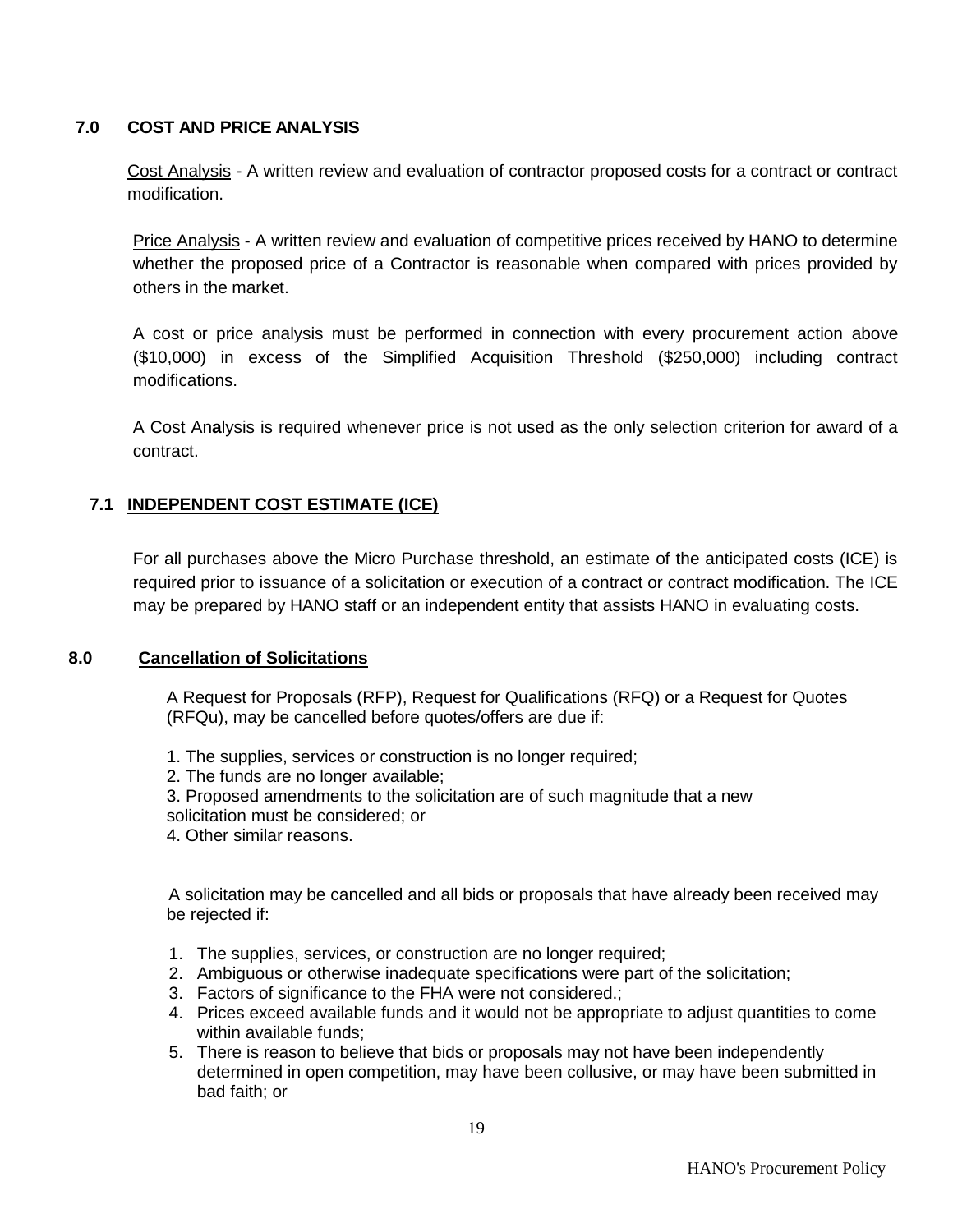6. For good cause of a similar nature when it is in the best interest of HANO.

The reason for the cancellation shall be documented in the procurement file and the reasons for cancellation and/or rejection shall be provided upon request.

If all otherwise acceptable bids received in response to an IFB are at unreasonable prices an analysis should be conducted to see if there is a problem in either the specifications or HANO's cost estimate. If both are determined adequate and if only one bid is received and the price is unreasonable, the Contracting Officer may cancel the solicitation and either: (1) Resolicit using an RFP; or (2) Complete the procurement by using the competitive proposal method. The Contracting Officer must determine, in writing, that such action is appropriate, must inform all bidders of HANO's intent to negotiate, and must give each bidder a reasonable opportunity to negotiate. If problems are found with the specifications, HANO should cancel the solicitation, revise the specifications and resolicit using an IFB

**Notice to Offerors for Cancellation**. A notice of cancellation shall be sent to all bidders/offerors solicited and, if appropriate, shall explain that they will be given an opportunity to compete on any future procurement or solicitation of similar items

# **9.0 CONTRACTOR QUALIFICATIONS AND DUTIES**

#### **9.1 BONDING REQUIREMENTS**

The standards under this section apply to construction or facility improvement contracts or subcontracts that exceed \$25,000, as prescribed by LA RS. 38:2241. HANO shall require the following:

A. Bid Bonds. A bid guarantee from each bidder equivalent to 5% of the bid price.

B. Payment Bonds. The successful bidder shall furnish an assurance of completion. This assurance may be any one of the following four:

1. A performance and payment bond in a penal sum of 100% of the contract price; or

2. Separate performance and payment bonds, each for 50 % or more of the contract price; or

- 3. A 20 % cash escrow;
- 4. A 25 % irrevocable letter of credit.

These bonds must be obtained from guarantee or surety companies acceptable to the U. S. Government and authorized to do business in the State of Louisiana. Individual sureties shall not be considered. U. S. Treasury Circular Number 570 lists companies approved to act as sureties on bonds securing Government contracts, the maximum underwriting limits on each contract bonded, and the States in which the company is licensed to do business. Use of companies on this circular is mandatory.

#### **9.2 Contractor Responsibility**

HANO shall not award any contract until the prospective bidders or offerors are determined to be responsible. Responsibility is determined by the following: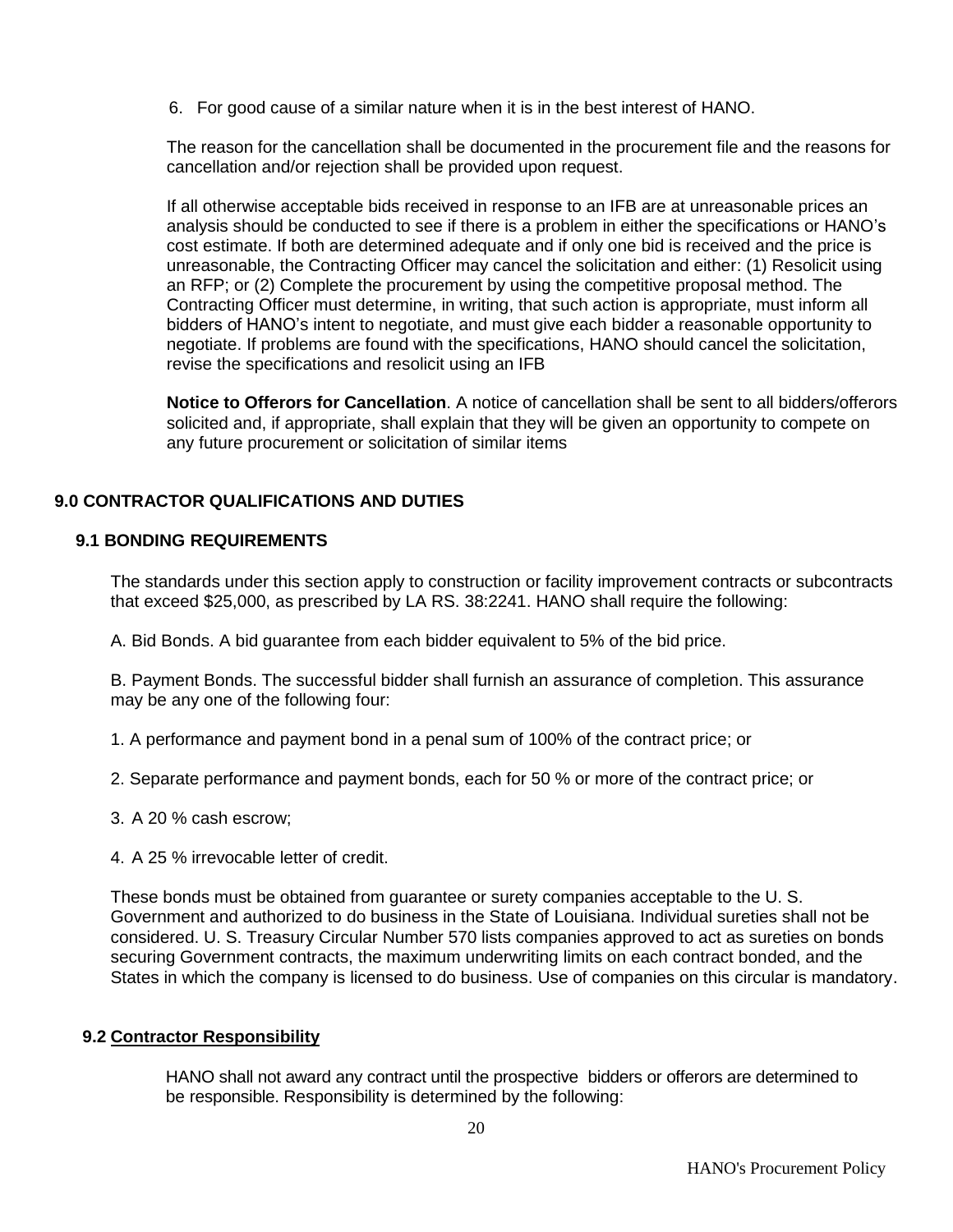- Adequate financial resources to perform the contract, or the ability to obtain them;
- Ability to comply with the required or proposed delivery or performance schedule, taking into consideration all the bidders/offerors existing commercial and governmental business committee;
- Satisfactory performance record;
- Satisfactory record of integrity and business ethics;
- Necessary organization, experience, accounting and operational controls, and technical skills, or the ability to obtain them;
- Necessary production, construction, and technical equipment and facilities, or the ability to obtain them; and,
- Qualified and eligible to receive an award under applicable laws and regulations,
- If a prospective contractor is found to be non-responsible, a written determination of non- responsibility shall be prepared and included in the official contract file, and the prospective contractor shall be advised of the reasons for the determination.

Unsuccessful bidders or offerors who are determined to be non-responsible shall be notified and provided an opportunity for a hearing in accordance with LA R.S. 38:2212.

#### **SUSPENSION AND DEBARMENT**

Contracts should not be awarded to debarred, suspended, or ineligible contractors. Contractors may be suspended, debarred, or determined to be ineligible by HUD in accordance with HUD Regulations (24 CFR Part 24) or by other Federal agencies (e.g. Dept. of Labor for violation of labor regulations) when necessary to protect HANO in its business dealings. Prior to an award, HANO shall review the following systems to ensure that the bidders that are debarred, suspended, or otherwise excluded from or ineligible for participation in federal assistance programs or activities are prohibited from being considered for award.

- a) U.S. General Services Administration (GSA) List of parties Excluded from Federal Procurement and Non-procurement Programs
- b) U.S. Department of Housing and Urban Development Limited Denial of Participation List
- c) State of Louisiana Secretary of State
- d) LexisNexus

#### **9.3 Vendor Lists**

All interested parties shall be given the opportunity to do business with HANO, and may be included on a vendor mailing list. Vendor lists shall be kept current, include enough sources to ensure completion, and referenced prior to soliciting supplies and services (including construction).

#### **9.4 Vendor Registration**

Individuals and businesses may register online via the HANO website under the Vendor Registration Portal. Vendors will be notified of upcoming solicitations based on their registered commodity.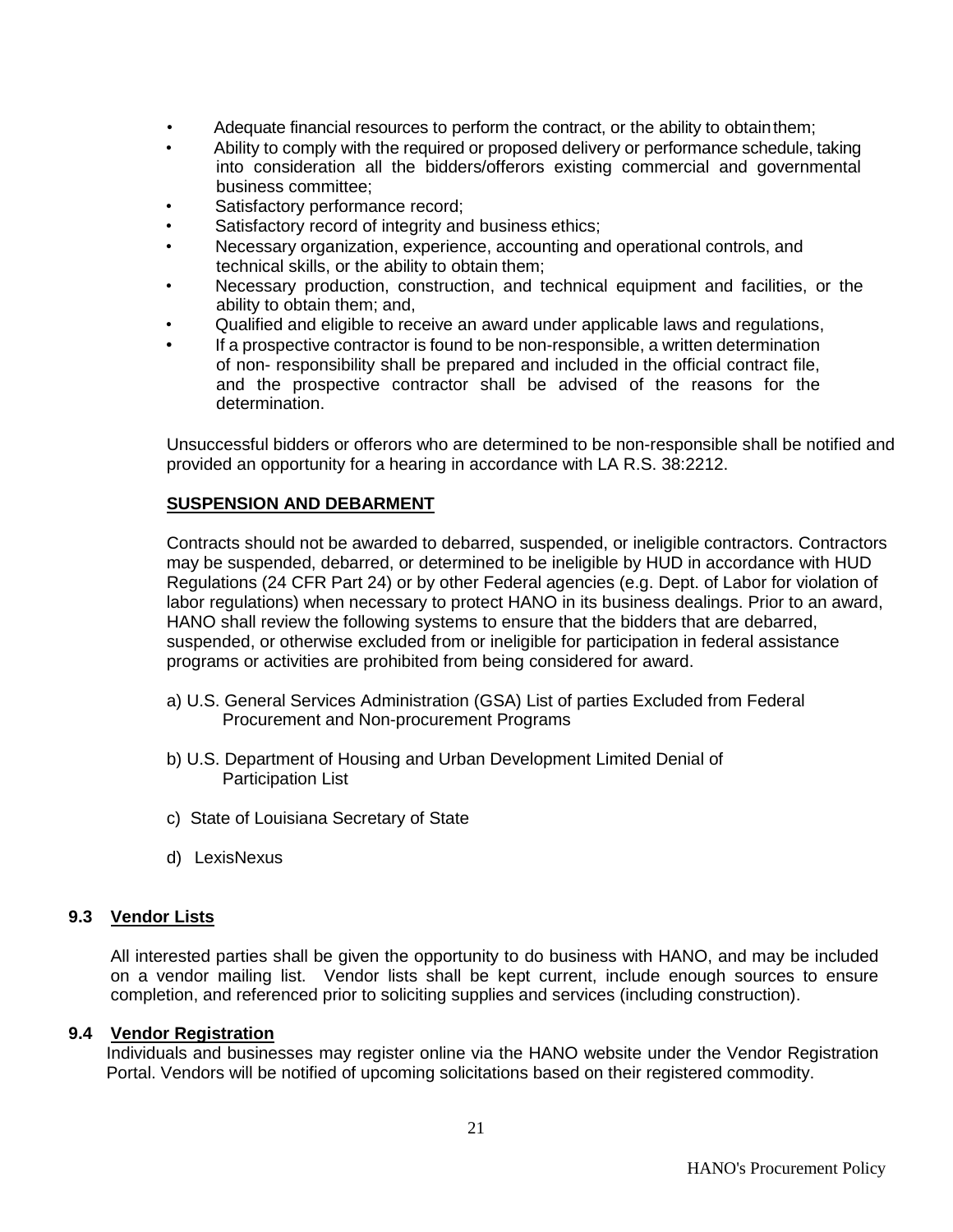#### **9.5 Vendor Setup**

HANO will provide a Vendor Setup form to vendors/contractors who are awarded a contract or purchase order. A Contractor Setup Form and W9 must be completed for contracts awarded. The form must be reviewed and approved by the requesting Department Director, Chief Financial Officer, and the Procurement Officer prior to setup in the HANO financial database. The Department of Procurement and Contracts shall enter and maintain Vendor/Contractor data/information.

#### **9.6 Vendor Maintenance**

HANO will review its Vendor Registration and Setup Database on an annual basis to ensure contractor information is current.

#### **9.7 Vendor Exclusion**

This section applies to exclusion of a sole proprietor or any bidding entity if any individual partner, incorporator, director, manager, officer, organizer, or member who has at least 10% ownership in the bidding entity, for consideration for award of contracts, in accordance with LA R.S. 38:2227 for the following crimes:

- 1. A conviction of or plea of guilty or no contest to the following state crimes or equivalent federal crimes shall permanently bar any person or the bidding entity from bidding on public projects.
	- a) Public bribery
	- b) Corrupt Influencing
	- c) Extortion
	- d) Money laundering
- 2. A conviction of or plea of guilty or no contest to the following state crimes or equivalent federal crimes shall bar any person for the bidding entity from bidding entity from bidding on public projects for a period of five years from the date of conviction or from the date of the entrance of the plea of guilty or no contest.
	- a) Theft
	- b) Identity theft
	- c) False accounting
	- d) Issuing worthless check
	- e) Bank fraud
	- f) Forgery
	- g) Contractors: Misapplication of payments
	- h) Malfeasance in office

The five-year prohibition shall apply only if the crime was committed during the solicitation or execution of a contract or bid awarded pursuant to the provisions of LA R.S. Title 38, Chapter 10 – Public Contracts.

HANO shall not be required to perform criminal background checks on contractors, vendors or subcontractors. Each bidder shall be required to attest that he has not been convicted of, or has not entered a plea of guilty to nolo contendere to any of the crimes or equivalent crimes listed in the preceding paragraph. It shall be the responsibility of any person, company, or entity making an allegation of false attestation to present prima facie proof to HANO supporting their claim. If evidence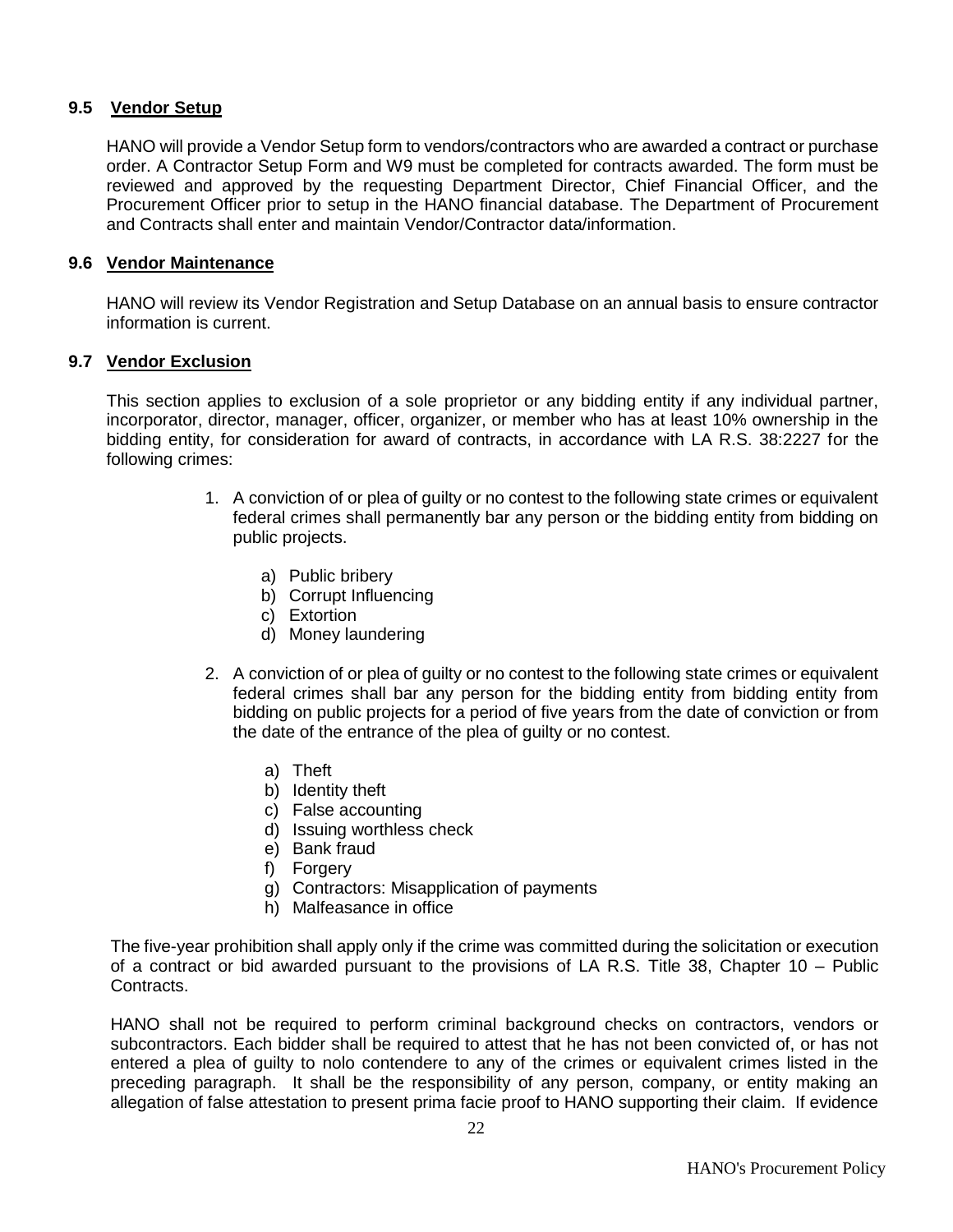is presented that confirms an attestation that was submitted under false pretenses, and a project must be re-advertised or the contract cancelled, the awarded entity making the false attestation shall be responsible to HANO for costs incurred due to the rebid or cancellation of the project solicitation or contract.

Should HANO uncover information about a bidding entity that would be cause for debarment, suspension, exclusion, or determination of ineligibility for award of a contract, it shall report and submit supporting documentation to the applicable regulatory agency.

#### <span id="page-23-1"></span><span id="page-23-0"></span>**10.0 CONTRACT PRICING ARRANGEMENTS**

#### **10.1Contract Types**

Any type of contract which is appropriate to the procurement and which will promote the best interests of the HANO may be used, provided the cost -plus-a-percentage-of-cost and percentage-of- construction-cost methods are not used. All solicitations and contracts shall include the clauses and provisions necessary to define the rights and responsibilities of both the contractor and HANO. For all cost reimbursement contracts, HANO must include a written determination for use of the contract type. Further, the contract must include a not to exceed amount, which if the contractor exceeds, it is done so at their own risk.

#### **10.2 Contract Modifications**

#### **General**.

Occasionally, it is necessary to modify a contract or purchase order to reflect changes in the required effort, period of performance, or price. Contract and purchase order modifications shall be issued in writing in one of the following forms:

- 1. Unilateral modification (a modification that is signed only by the Contracting Officer, such as a change order pursuant to the Changes clause on form HUD-5370, or administrative modification, such as a change in the address of the payment office), or
- 2. Bilateral modification (such as a supplemental agreement in which both parties mutually agree on contract changes) that is signed by both the Contracting Officer and the contractor. Bilateral modifications are the preferred method of modifying contracts and purchase orders.

A change order is issued after the award of a contract to any of the contract terms, including specifications, completion time, description of the work, etc., within the scope of the contract. (Refer to the HUD General Conditions for Construction Contracts/Non-Construction Contracts)

#### <span id="page-23-2"></span>**10.3 Options**

Options for additional quantities or performance periods may be included in contracts, provided that:

- 1. The option is contained in the solicitation;
- 2. The option is a unilateral right of the Authority;
- 3. The contract states a limit on the additional quantities and the overall term of the contract;
- 4. The options are evaluated as part of the initial competition;
- 5. The contract states the period within which the options may be exercised;
- 6. The options may be exercised only at the price specified in, or reasonably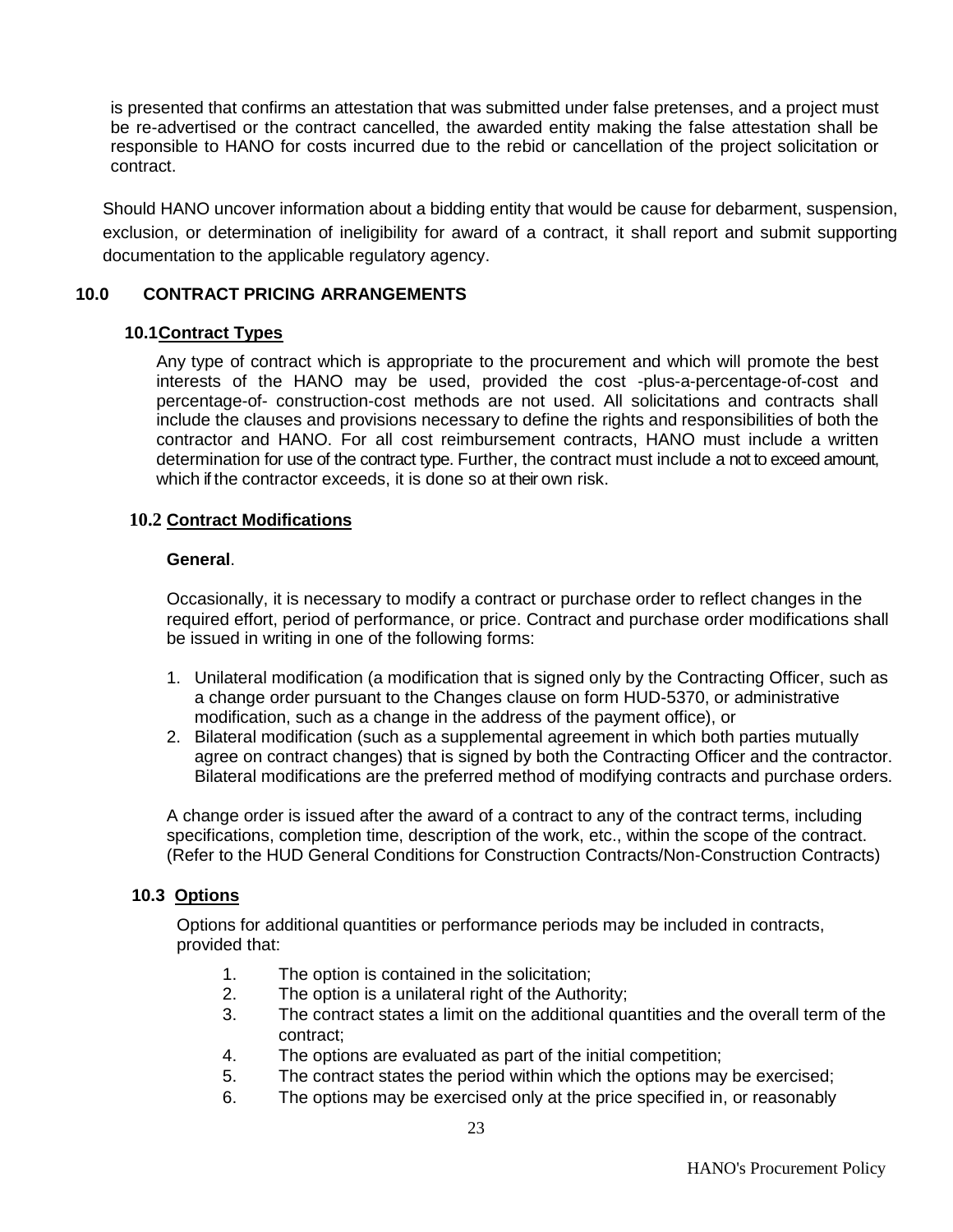determined from the contract; and

7. The options may be exercised only if determined to be more advantageous to HANO than conducting a new procurement.

#### <span id="page-24-0"></span>**10.4 Contract Clauses**

All contracts should identify the contract pricing arrangement as well as other pertinent terms and conditions, as determined by the HANO. Additionally, HUD Instructions and Contract Conditions for Construction and Non-Construction forms (HUD-5369; 5369-A, 5369-B, 5369, 5370, 5370-C, and 51915A) shall be included in all solicitations. These forms contain all HUD-required clauses and certifications for contracts of more than \$100,000, and required HUD clauses for small purchases and subsequent contract awards. HANO shall ensure that each contract executed contains the required contract clauses, as outlined in 2 CFR Part 200.326, Appendix II.

Contracts for purchases that exceed \$10,000 shall include a termination for cause/convenience by HANO, the manner by which it will be effected, and the basis for settlement.

#### **11.0 CONTRACT ADMINISTRATION**

HANO shall maintain a system of contract administration designed to ensure that contractors perform in accordance with terms and conditions outlined in the contract. Contract Administration shall allow for inspection of supplies, services, and construction, as well as monitoring contractor performance, status reports on projects. For cost-reimbursement contracts, costs are allowable only to the extent that they are consistent with the cost principles in HUD Handbook 2210.18.

#### **11.1 Contract Monitor**

The Executive Director/CEO will approve an employee within the user department who will be assigned to serve as the Contract Monitor ("CM") for a project via a Designation Letter. The Designation of Monitor Letter is signed at the time of contract execution. The Department CM shall serve as the project representative, and will assist with collaboration, coordination, cooperation, and communication between the contractor and HANO.

During the contract administration phase, THE Contract Monitor is the point of contact between HANO and the Contractor.

The primary purpose of contract monitoring is to ensure the Contractor is in compliance with contract terms and conditions. Effective monitoring can result in early identification of issues to improve contract performance. All monitoring efforts should be documented including; observations, disputes and final outcome(s). A complete record of all monitoring activities should be maintained by the CM.

#### **11.2 Contract Performance Evaluation**

HANO developed contractor performance evaluation forms to be used to evaluate the performance of contractors, consultants, and/or vendors doing business with HANO. Ratings on previous contracts from such a performance evaluation program may be used in evaluating when a business is responsible and capable of performing proposed work, and may also provide a mechanism for debarring businesses from contracting with HANO.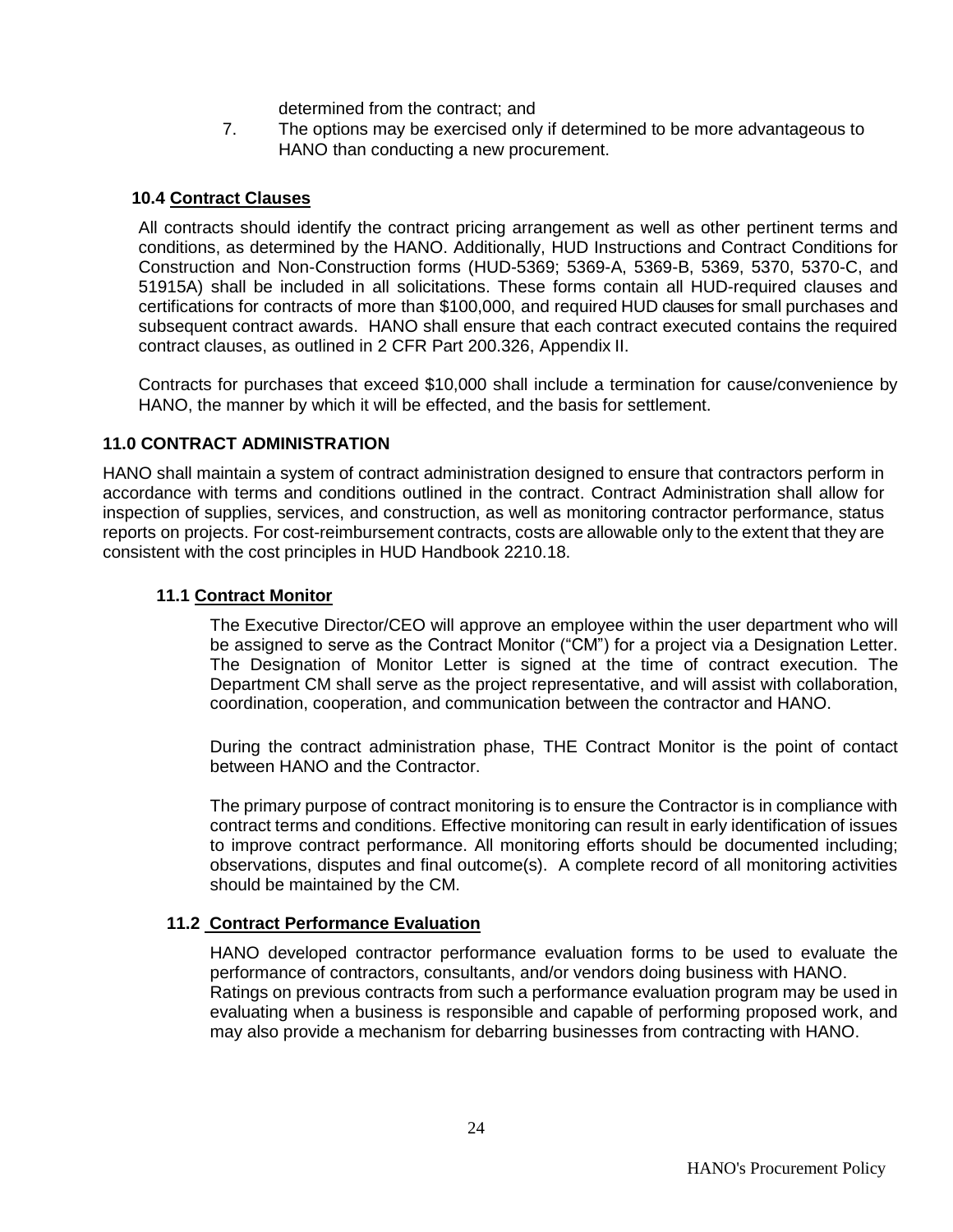# <span id="page-25-1"></span><span id="page-25-0"></span>**12.0 SPECIFICATIONS**

#### **12.1 General**

All specifications shall be drafted so as to promote overall economy for the purpose intended and to encourage competition in satisfying HANO needs. Specifications shall be reviewed prior to issuing any solicitation to ensure that they are not unduly restrictive or represent unnecessary or duplicative items. Function or performance specifications are preferred. Detailed product specifications shall be avoided whenever possible. Consideration shall be given to consolidating or breaking out procurements to obtain a more economical purchase.

#### <span id="page-25-3"></span><span id="page-25-2"></span>**13.0 APPEALS AND REMEDIES**

#### **13.1 General**

It is HANO's policy to resolve all contractual issues informally and without litigation. Disputes will not be referred to HUD unless all administrative remedies have been exhausted. When appropriate, a mediator may be used to help resolve differences.

#### <span id="page-25-4"></span>**13.2 Informal Appeals Process**

HANO has established a process for informal appeals for contracts of \$250,000 or less. Under these procedures, the bidder/contractor may submit a request meet with the Contract Officer or his/her appointed designee within ten (10) business days from the date of the award. The Contract Officer or his/her appointed designee has fifteen (15) days to offer a written response. If the Contract Officer or his/her appointed designee does not render a decision within the required period, a formal protest may be filed.

#### **13.3 Formal Appeals Procedure**

A formal appeals procedure shall be established for solicitations/contracts of more than \$250,000.

#### **13.4 Protests**

Any actual or prospective contractor may protest the solicitation or award of a contract for serious violations of the principles of this Policy. Any protest against a solicitation must be received before the due date for the receipt of proposals, and any protest against the award of a contract must be received within ten (10) calendar days after the contractor receives notice of the contract award, or the protest will not be considered. All bid protests shall be in writing, submitted to the Contracting Officer or his/her appointed designee, who shall issue a written decision on the matter. The Contracting Officer or his/her appointed designee may, at his/her discretion, suspend the procurement pending resolution of the protest if the facts presented so warrant.

#### **13.5 Contractor Claims**

All Contractor claims shall be governed by HUD General Conditions for Construction and Non-Construction Contracts, "Changes" form HUD-5370, 5370-C and 5370-EZ.

#### <span id="page-25-5"></span>**14.0 SECTION 3 POLICY STATEMENT**

Section 3 of the Housing and Urban Development Act of 1968, as amended (12 U.S.C. 1701, et seq.) (the "Act") requires the Housing Authority of New Orleans to ensure that employment and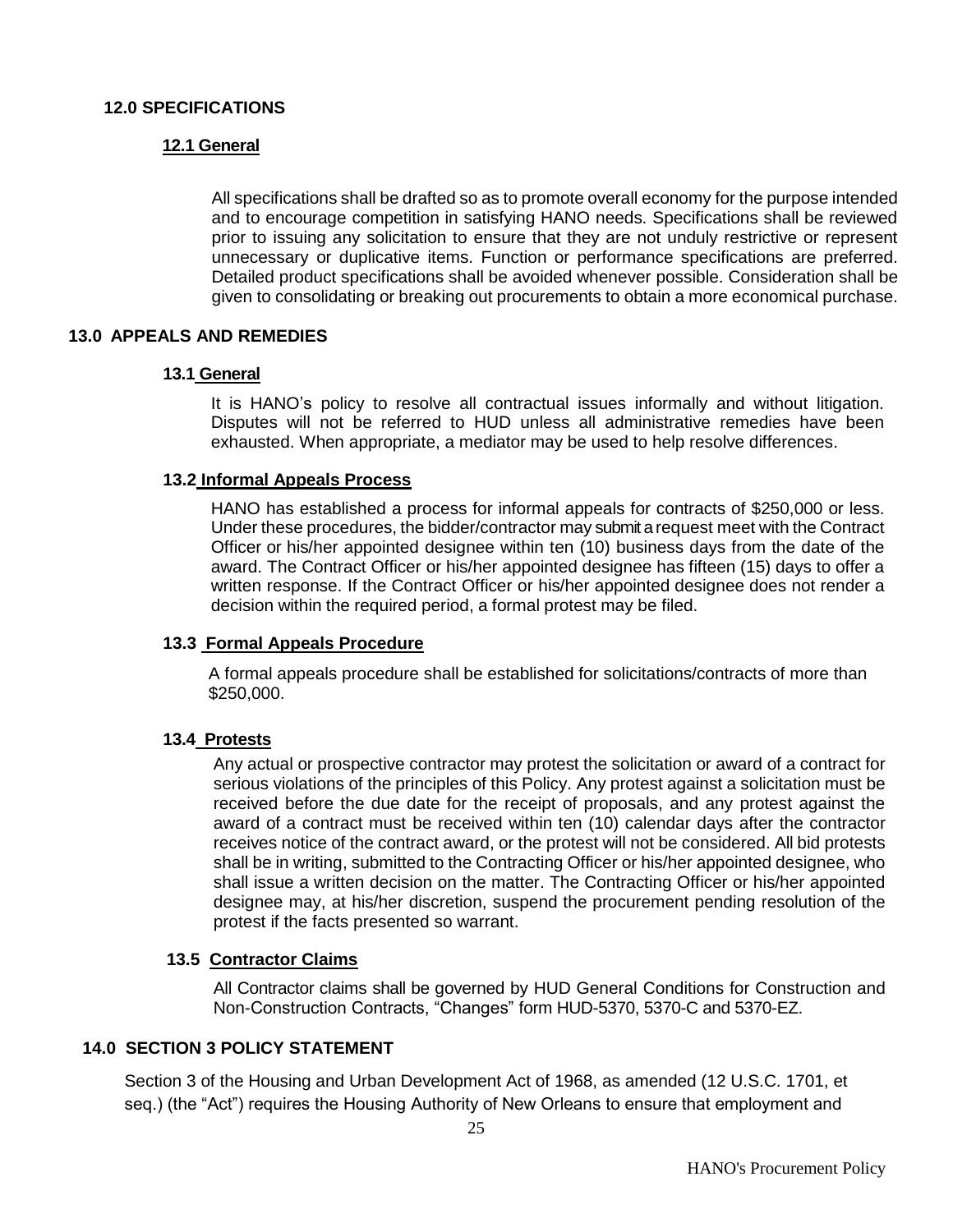other economic and business opportunities generated by financial assistance from the Department of Housing and Urban Development ("HUD"), are directed to public housing residents and other low income persons, particularly recipients of government housing assistance, and business concerns that provide economic opportunities to low and very low income persons.

With the Housing Authority of New Orleans' (HANO) Board Resolution Number 2021-18, HANO hereby reaffirms its commitment of ensuring that all contractors and any tier subcontractors that are awarded a contract of \$100,000 or greater by HANO for work generated through the expenditure of HUD funding shall take all necessary and reasonable steps to provide meaningful, full-time, permanent employment and training to Section 3 residents. It is further reaffirmed that all vendor/contractors and any tier subcontractors that are awarded a contract for work generated through the expenditure of HUD funding shall take all necessary and reasonable steps to provide contracting opportunities to Section 3 business concerns.

To comply with the Act and Board Resolution Number 2021-18, the requirements of this policy is to obtain a reasonable level of success in the recruitment, employment, and utilization of HANO residents and other eligible persons and/or businesses by contractors working on contracts partially or wholly funded with HUD monies. HANO shall examine and consider a contractor's potential for success in providing employment and business opportunities to those covered under Section 3 prior to acting on any proposed contract award.

In response to any Request for Proposals (RFP), Request for Qualifications (RFQ) or Invitation for Bids (IFB), HANO will require submission of the Section 3 Opportunities Plan, roster of Core Employees, and certification that the respondent will comply with the requirements of Section 3 and this policy.

HANO, in accordance with applicable laws and regulations including those published at 24 CFR Part 75 and effective on November 30, 2020, has established employment and training requirements that contractors and subcontractors are expected to meet in order to comply with Section 3 requirements.

HANO's Section 3 requirement is that Section 3 Workers must perform 20% of all labor hours on a covered contract, and that Targeted Section 3 Workers must perform 5% of all labor hours on a covered contract.

It is the contractor's responsibility to implement progressive efforts to attain Section 3 compliance. Failure to attain Section 3 compliance in accordance with their contract will subject contractors to penalties including, but not limited to, the withholding of payments.

Small, Minority, and Disadvantaged Business Policy Statement Consistent with Presidential Executive Orders 11625, 12138, and 12432, and as promulgated in 2 CFR Part 200 and in the Housing Authority of New Orleans' (HANO) Board Resolution Number 2021-18, HANO hereby modifies the numerical requirements relative to contracting with Small, Minority, and Disadvantaged Business Enterprises (SMBDE). HANO also reaffirms its commitment of ensuring that all contractors and any tier subcontractors that are awarded a contract for work generated through the expenditure of HUD funding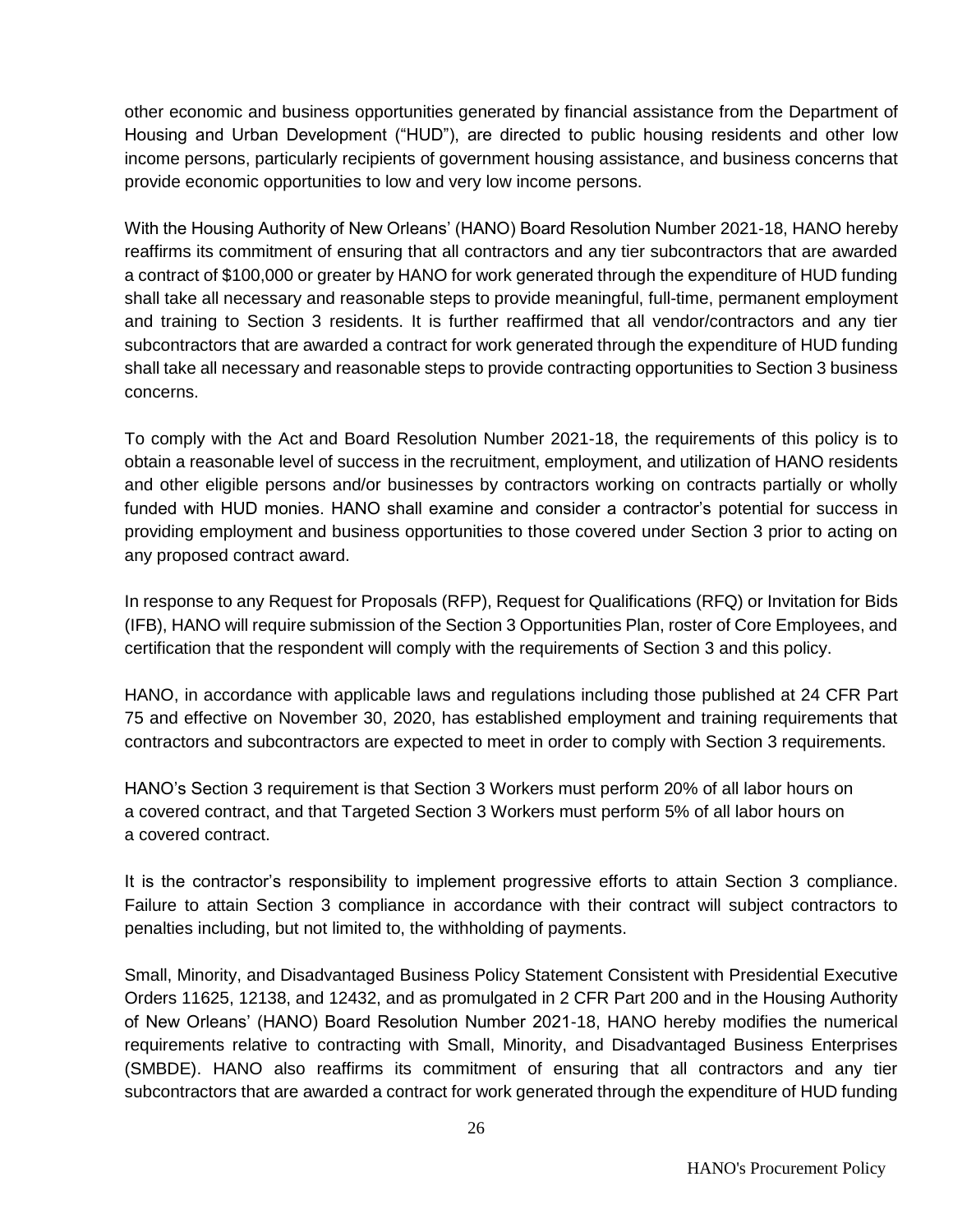shall take all necessary and reasonable steps to provide SMDBEs with the maximum opportunity to participate in the performance of contracts awarded by HANO.

#### **15.0 DBE/WBE POLICY STATEMENT**

Consistent with Presidential Executive Orders 11625, 12138, and 12432, and as promulgated in 24 CFR Part 85 and in the Housing Authority of New Orleans' (HANO) Board Resolution Number 2021- 18, HANO hereby modifies the numerical requirements relative to contracting with Small, Minority, and Disadvantaged Business Enterprises (SMDBEs) and Woman Business Enterprises (WBEs) and reaffirms its commitment of ensuring that all contractors and any tier subcontractors that are awarded a contract of \$100,000 or greater for work generated through the expenditure of HUD funding shall take all necessary and reasonable steps to provide qualified Small, Minority, and Disadvantaged Business Enterprises (SMDBEs) and Woman Business Enterprises (WBEs) with the maximum opportunity to participate in the performance of contracts awarded by HANO. HANO's SMDBE requirement is 25% of the value of the contract will be awarded to DBEs and 5% of the value of the contract will be awarded to WBEs.

|                     | <b>Targeted</b>                                                                                                                                                                                                                                                                                                                                                                                                                 | <b>Section 3</b>                                                                                                                                                                                              | <b>SMDBE</b>                                     | <b>WBE</b>                                      | <b>Section 3</b>                                                                                               | <b>Section 3</b>                                                                                                                               |
|---------------------|---------------------------------------------------------------------------------------------------------------------------------------------------------------------------------------------------------------------------------------------------------------------------------------------------------------------------------------------------------------------------------------------------------------------------------|---------------------------------------------------------------------------------------------------------------------------------------------------------------------------------------------------------------|--------------------------------------------------|-------------------------------------------------|----------------------------------------------------------------------------------------------------------------|------------------------------------------------------------------------------------------------------------------------------------------------|
| <b>Requirements</b> | <b>Section 3</b>                                                                                                                                                                                                                                                                                                                                                                                                                | <b>Worker</b>                                                                                                                                                                                                 | <b>Contracting</b>                               | <b>Contracting</b>                              | <b>Contracting</b>                                                                                             | <b>Training &amp;</b>                                                                                                                          |
|                     | Worker                                                                                                                                                                                                                                                                                                                                                                                                                          |                                                                                                                                                                                                               |                                                  |                                                 |                                                                                                                | <b>Internship</b>                                                                                                                              |
|                     | A worker<br>employed by a<br>Section 3<br>business concern<br>or a worker who<br>currently fits or<br>when hired fits at<br>least one of the<br>following<br>categories, as<br>documented<br>within the past 5<br>years:<br>1. Public Housing<br>resident, Section<br>8 assisted<br>housing<br>managed by the<br>PHA. 3.<br>Youthbuild<br>Participant 4.<br>Labor<br>Benchmark of<br>5% *Included in<br>the 25%<br>requirement. | Individual's<br>income is below<br>the low-income<br>limit and is less<br>than 80% AMI.<br>Employed by a<br>low-income<br>business<br>concern.<br>Youthbuild<br>Participant.<br>Labor<br>benchmark of<br>25%. | 25% of the value<br>of construction<br>contracts | 5% of the value<br>of construction<br>contracts | 10% of the<br>value of<br>construction<br>contracts<br>3% of the value<br>of non-<br>construction<br>contracts | Paid Training<br>and Internship<br>Spots as listed in<br>Chart on Page<br>16 of HANO's<br>Employment,<br>Training and<br>Contracting<br>Policy |

# **SUMMARY OF REQUIREMENTS**

#### **16.0 BOARD APPROVAL OF PROCUREMENT ACTIONS**

The HANO Board of Commissioners approval is not required for procurement actions up to \$250,000.00. Procurement actions above \$250,000.00 must be brought to the HANO Board of Commissioners for approval. It is the responsibility of the Contract Officer to make sure that all procurement actions are conducted in accordance with the policies contained herein.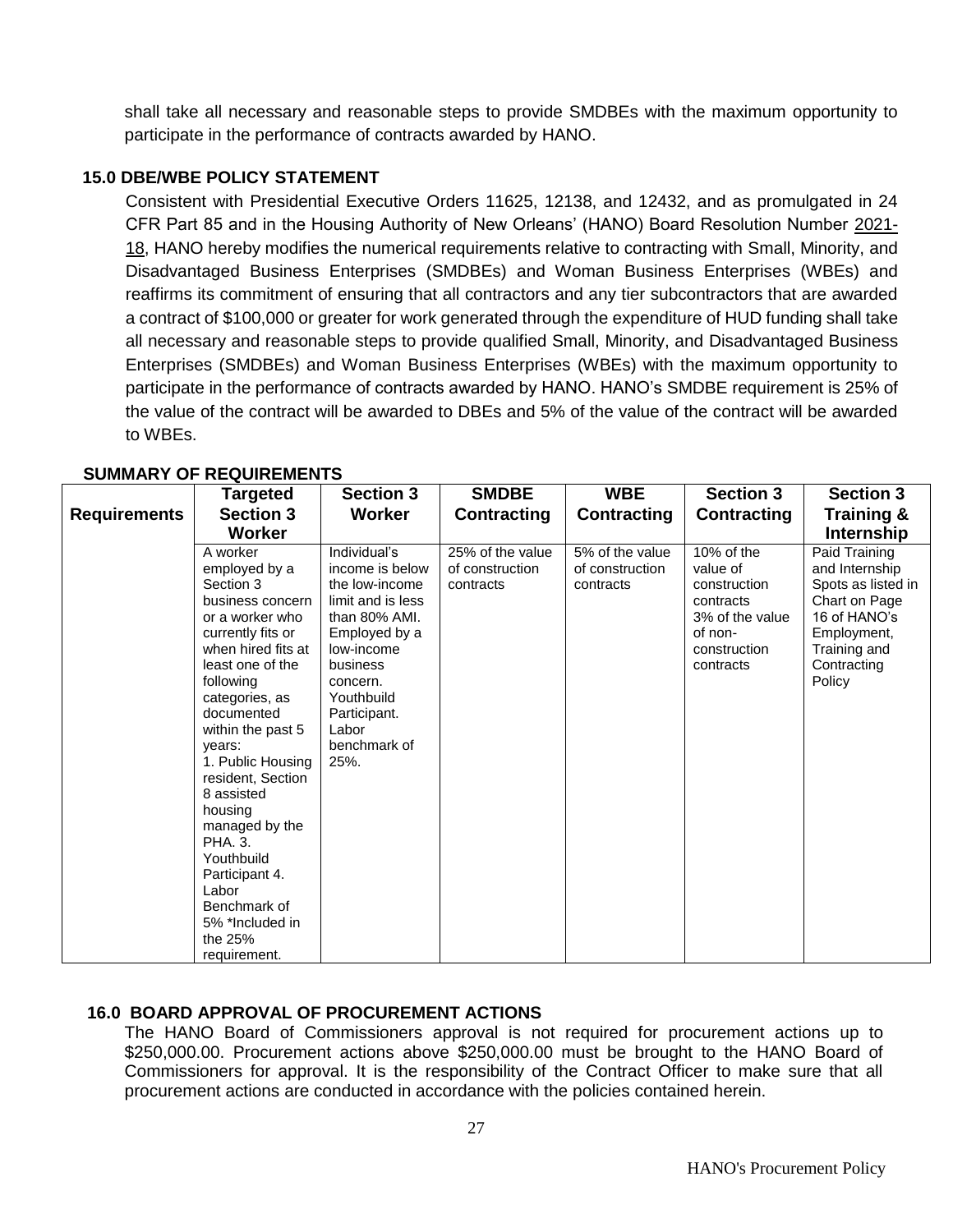#### <span id="page-28-0"></span>**17.0 DELEGATION OF CONTRACTING AUTHORITY**

The Executive Director is responsible for ensuring that HANO's procurements comply with this Policy, the Executive Director may delegate all procurement authority as is necessary and appropriate to conduct the business of the Agency. Further, and in accordance with this delegation of authority, the Contract Officer or his/her appointed designee shall, where necessary, establish operational procedures (such as a procurement manual or standard operating procedures) to implement this Policy. The Executive Director shall also establish a system of sanctions (generally covered in the HANO Personnel Policy) for violations of the ethical standards described above, consistent with Federal, State, or local law.

#### **18.0 DOCUMENTATION**

The HANO must maintain records sufficient to detail the significant history of each procurement action in the procurement file. These records shall include, but shall not necessarily be limited to, the following:

- 20.1. Rationale for the method of procurement (if not apparent);
- 20.2. Rationale of contract pricing arrangement (if not apparent)
- 20.3. Reason for accepting or rejecting the bids or offers;
- 20.4. Basis for the contract price;
- 20.5. A copy of the contract documents awarded or issued and signed by the Contracting Officer or his/her appointed designee;
- 20.6. Basis for contract modifications; and
- 20.7. Related contract administration actions.

The level of documentation should be commensurate with the value of the procurement. Records are to be retained for a period of three years after final payment and all matters pertaining to the contract are closed.

#### **19.0 FUNDING AVAILABILITY**

Prior to initiating a solicitation for contract services, HANO shall ensure sufficient funds are available to cover the anticipated cost of the contract or contract modification.

#### <span id="page-28-1"></span>**20.0 DISPOSITION OF PROPERTY**

HANO shall dispose of its surplus moveable property in accordance with its Fixed Assets Policy and Procedures for disposition of Surplus Moveable Property (Board Approved on February 27, 2020).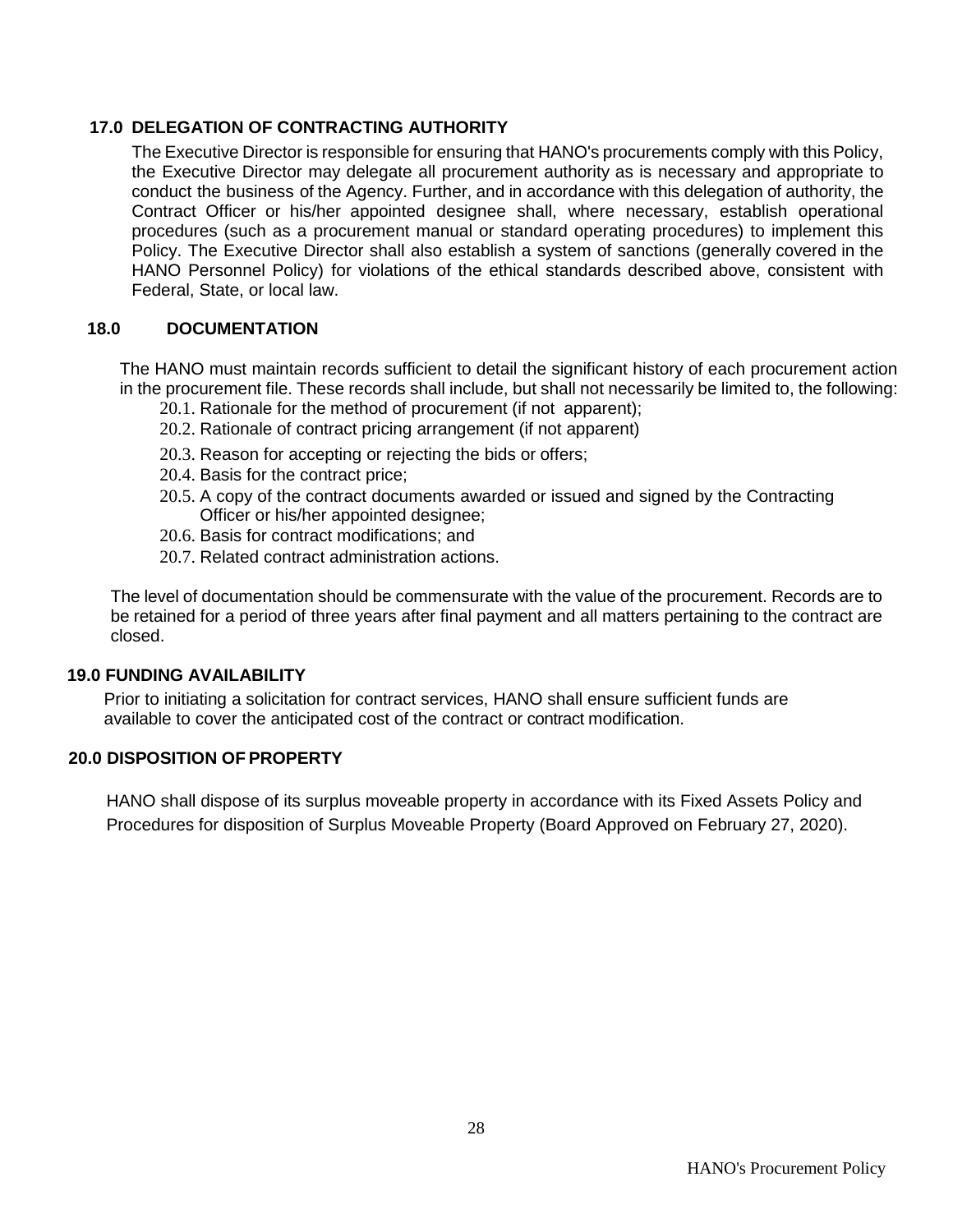#### **Glossary**

The following is a list of key procurement and contracting terms and definitions used throughout this policy.

- **1) Acceptance** —The act of an authorized representative of the PHA acknowledging that the supplies or services delivered to or received by the PHA conform to contract requirements.
- **2) Annual Contributions Contract (ACC)** —Entered into between HUD and the PHA, setting forth terms and conditions for the operation, modernization, and development of public housing. The current version of the ACC (form HUD-53012-A, 7/95) does not actually contain any specific language governing PHA procurement activity, but incorporates by reference regulations promulgated by HUD at Title 24 of the Code of Federal Regulations, as well as all applicable laws and executive orders, and regulations.
- **3) Amendment** —Written revision or clarification made to a solicitation.
- **4) Anti-competitive Practices** —Actions by potential contractors that improperly reduce or eliminate competition or restrain trade. Examples are: an agreement or understanding among competitors to restrain trade, such as submitting collusive bids or proposals, rotating low bids, follow-the-leader pricing, or sharing of the business. Competition may also be wrongfully discouraged by illicit business actions that have the effect of restraining trade, such as controlling the resale price of products or an improper collective refusal to bid (2 CFR Part 200).
- **5) Architect/Engineer (A/E)** —Person (or company) usually responsible for developing the plans and specifications of a building or development and, in some cases, supervising the construction effort.
- **6) Bid** —The price submitted by a bidder in the sealed bidding method of procurement.
- **7) Bidder's List** —General list of persons or firms who may be interested in contracting opportunities with the PHA and in submitting bids in response to an Invitation for Bid.
- **8) Change Orders** —A unilateral or bilateral modification made to the contract by the Contracting Officer under the authority of the Contract's Changes clause. Only the specific changes permitted by the particular Changes clause may be made under a change order (e.g., modify the drawings, design, specifications, method of shipping or packaging, place of inspection, delivery, acceptance, or other such contractual requirement; see form HUD-5370). All change orders must be within the scope of the contract.
- **9) Changed Conditions** —Construction site or repair conditions that differ significantly from those indicated in the contract or from those ordinarily encountered in the performance of the specific type of work required by the contract.
- **10) Competitive Proposals** —Also called contracting by negotiation, a method of procurement using the solicitation, evaluation, and negotiation of proposals instead of sealed bids. The competitive proposal method is used for requirements exceeding the PHA's small purchase threshold when conditions are not appropriate for sealed bidding. (Note: Under the Qualifications-Based Selection method only, a Request for Qualifications (RFQ) is used in place of the RFP.)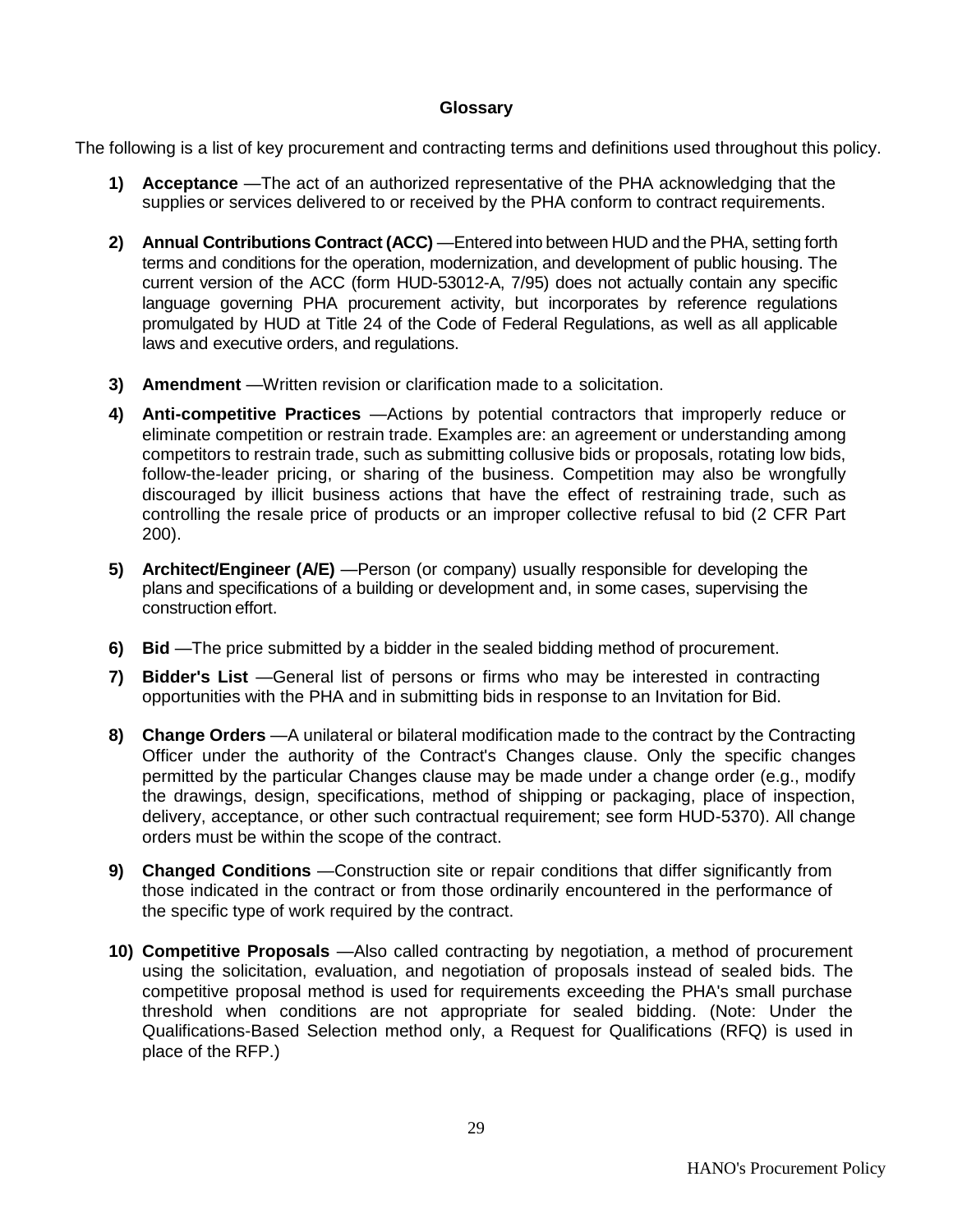- **11) Competitive Range —** Those proposals submitted in response to a RFP that, after technical evaluation by the PHA's selection panel and considering the proposed costs/prices. have a reasonable chance of being awarded the contract
- **12) Consortia —** These are a special kind of PHA consortium where two or more agencies join together to perform planning, reporting and other administrative functions, including, importantly, the joint preparation of a PHA Plan.
- **13) Contract —** A mutually binding legal relationship obligating the seller to furnish the supplies or services (including construction) and the PHA to pay for them. It includes all types of commitments that obligate an agency to an expenditure of funds and that, except as otherwise authorized, are in writing. In addition to bilateral instruments, contracts include: contract awards and notices of awards; job orders or task letters issued under basic ordering agreements, requirement contracts, or definite- or indefinite- quantity contracts; letter contracts; orders, such as purchase orders, under which the contract becomes effective by written acceptance or performance; bilateral (two-party) contract modifications; and various cooperative and interagency agreements (as described elsewhere in this Policy).
- **14) Contracting Officer —** The Executive Director or an official authorized by the Executive Director to enter into and/or administer contracts and make related determinations and findings. For the purpose of this policy, the term includes any PHA employee designated and authorized to perform the duties of a Contracting Officer.
- **15) Contract Administration —** All the actions taken with regard to a contract after its award. Administration includes monitoring the contractor's performance to ensure compliance with the contract requirements, and terms and conditions.
- **16) Contract Modification —** Any written alteration to a contract executed by an authorized contracting officer.
- **17) Contractor —** An Offeror who is awarded a contract.
- **18) Contract Pricing Arrangements —** The arrangement, as reflected in the contract, for how the vendor will be paid for services. While there are two basic contract pricing arrangements — firm fixed-price and cost-reimbursement — there are multiple variations on these models, from indefinite quantity contracts (where the exact number of deliverable items is not known at the time of contract award but where minimum and maximum quantities are stated) to cost-plus fixed-fee (where costs are reimbursed, up to an estimated amount, plus a specified fee).
- **19) Cost-Reimbursement Contract —** The contractor is reimbursed for his/her allowable costs of performance up to a total estimated amount specified in the contract he contract may provide for the payment of a fee (i.e., a type of profit) in addition to costs.
- **20) Cure Notice —** A Notice delivered to a contractor informing him/her of a specific deficiency in performance and a directive to cure such condition within a set time frame.
- **21) Excusable Delay —** A failure to perform within the contract period that is beyond the control and without fault or negligence of the contractor, as determined by the ContractingOfficer.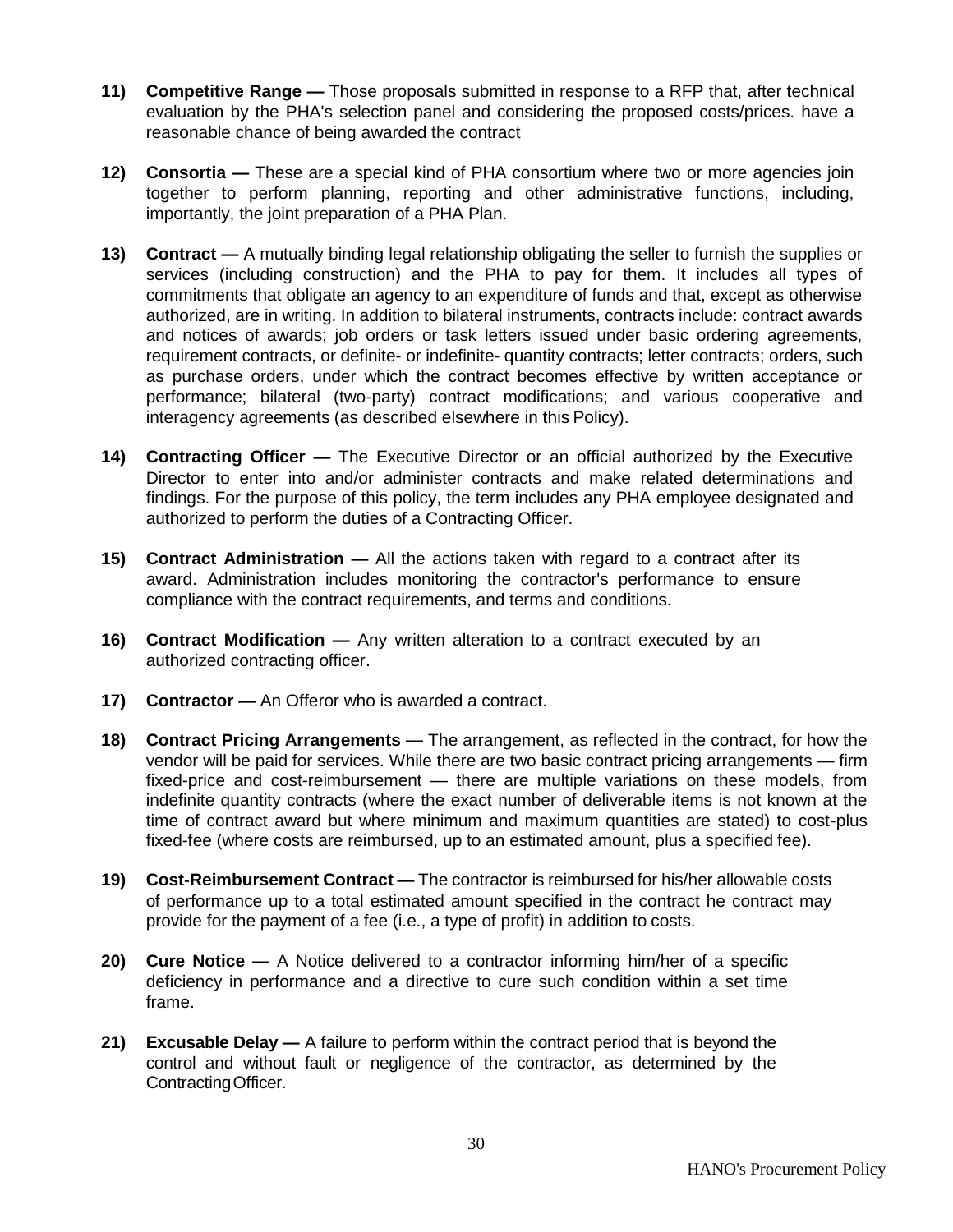- **22) Federal Small Purchase Threshold —** The maximum dollar amount for individual small purchases. The threshold is currently set at \$250,000 (41 U.S.C. 403(11)). PHAs may establish lower thresholds.
- **23) Firm Fixed Price Contract -** The contractor is paid a firm fixed-price for all required work regardless of the contractor's actual costs of performance.
- **24) Independent Cost Estimate** (ICE) An estimate prepared by the PHA prior to obtaining offers. The degree of analysis will depend on the size and complexity of the purchase.
- **25) Inspection -** The examination and/or testing of supplies and services to determine conformance with the contract requirements.
- **26) Instrumentality -** Shall mean a subsidiary branch of the PHA through which functions or policies are implemented.
- **27) Intergovernmental or Interagency Agreement -** An agreement between a **PHA** and a Federal, State, or local government agency (including other PHAs) for the provision of supplies or services. In recent years, the terms Cooperative Agreement, Intergovernmental Agreement, Consortium Agreement, or Memorandum of Agreement have been used interchangeably and are treated the same for the purposes of this policy.
- **28) Internal Controls -** Safeguards that ensure contracting actions will be conducted in conformity with applicable Federal and State regulations and PHA policy.
- **29) Invitation for Bids (IFB) -** Solicitation type used under the sealed bidding method of procurement. This document explains the intended purchase and invites bids from potential contractors.
- **30) Joint Venture Partner -** This is a participant, other than a PHA, in a joint venture, partnership, or other business arrangement or contract for services with a PHA.
- **31) Level-of-Effort Contract -** Contract (usually cost-reimbursement) that specifies the number and type of person-hours that the contractor will use in performance of the contract requirements.
- **32) Major Change -** Modification to an existing contract that is beyond the general scope of the contract or a change to a substantive element of the contract that is so extensive that a new procurement should be used.
- **33) Micro Purchases -** Small purchases under \$10,000 (or lower threshold established by the **PHA).**
- **34) Negotiation -** Discussions with offerors in the competitive range regarding technical and/or price proposals when awarding a contract using the competitive proposals method of procurement or when issuing modifications to existing contracts or other required discussion with offerors for the other methods of procurement.
- **35) Noncompetitive Proposals -** Procurement through solicitation of a proposal from only one source, or after solicitation of a number of sources, competition is determined inadequate.
- **36) Offer -** A response to a solicitation (IFB or RFP) that, if accepted, would bind the offeror to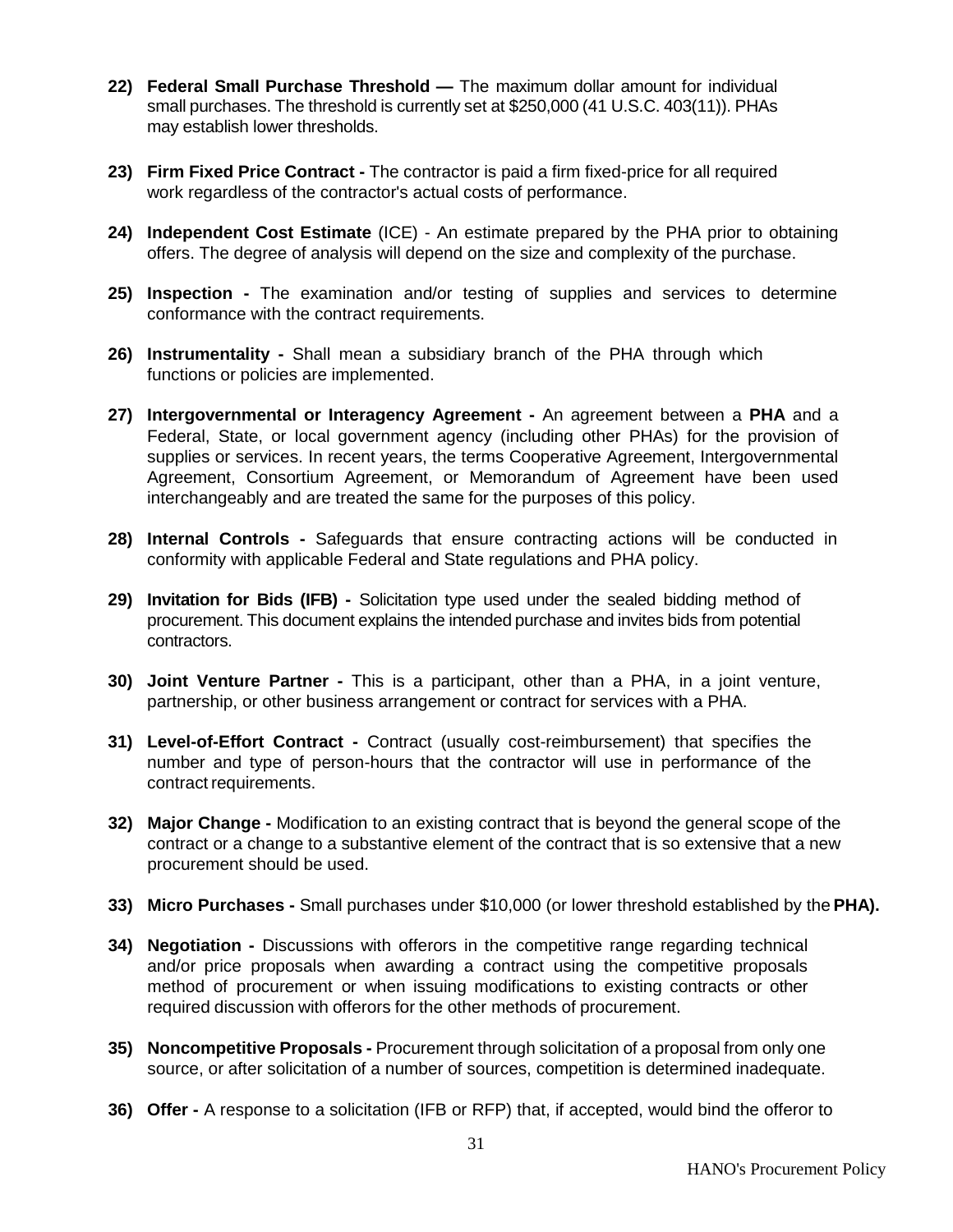perform the resultant contract. Responses to invitations for bids (sealed bidding) are offers called "bids" or "sealed bids", responses to requests for proposals (negotiation) are offers called proposals"; however, responses to requests for quotations (small purchases) are

"quotations," not offers. Small purchases become binding contracts once the vendor accepts the order (e.g., by signature or substantial performance of the order). Offers submitted under the Qualifications-Based Selection (QBS) method are called qualifications.

- **37) Offeror -** The general term for the entity that submits a response to a solicitation. For the purposes of this policy, offeror may be used interchangeably with bidder, proposer, or respondent.
- **38) Procurement —** The acquisition by contract of supplies and services (including construction) with the PHA's Federal program grant funds through purchase, lease, or other means. Procurement begins at the point when agency needs are established and includes the description of requirements to satisfy agency needs, solicitation and selection of sources,

 award of contracts, contract financing, contract performance, contract administration, and those technical and management functions directly related to the process of fulfilling agency needs by contract.

- **39) Proposal —** The offer submitted by a potential contractor in the competitive proposals method of procurement.
- **40) Qualification Based Selection/Request for Qualifications** (QBS/RFQ) A form of procurement of architect-engineering (A/E) or development services by competitive proposals in which price is not requested in the Request for Qualifications (RFQ) or used as an evaluation factor. Instead, technical qualifications only are reviewed negotiations are conducted with the best-qualified firm. Only A/E services and development partners may be procured by this method.
- **41) Quotation —** The price or cost submitted by a vendor in the small purchase procedures method.
- **42) Request for Proposals** (RFP) Solicitation method used under both the competitive or non-competitive methods of procurement. Proposal evaluation and contractor selection are based on the evaluation criteria and factors for award as stated in the RFP. Contract award is based on the best proposal responsive to the requirements of the statement of work resulting in the greatest benefit and best value to the PHA, which may not necessarily be primarily determined based on price.
- **43) Responsible Bidder —**. A bidder who is able to comply with the required or proposed delivery or performance schedule; has a satisfactory performance record; has a satisfactory record of integrity and business ethics; has the necessary organization, experience, accounting and operational controls, and technical skills, or the ability to obtain them; has the necessary production, construction, and technical equipment and facilities, or the ability to obtain them; and is otherwise qualified and eligible to receive an award under applicable laws and regulations, including the fact that the bidder is not suspended, debarred or under HUD-imposed Limited Denial of Participation.
- **44) Responsive Bid** A bid that conforms exactly to the requirements in the Invitation for Bids (IFB)
- **45) Sanctions —** Measures that may be invoked by HUD to exclude or disqualify contractors,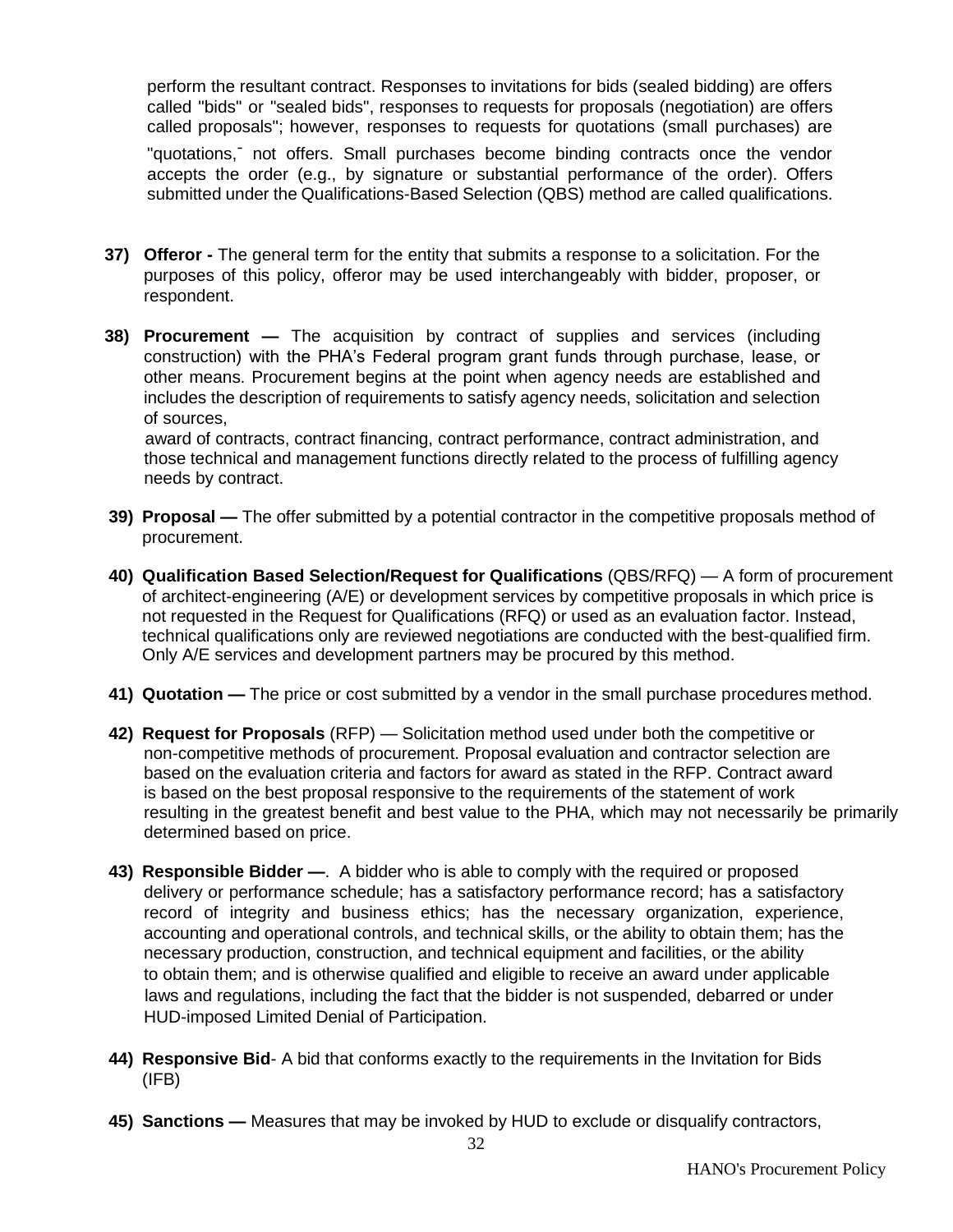PHA staff or agents acting on behalf of a PHA from participation in HUD programs (such as limited denial of participation or debarment), or measures the PHA may take regarding employees, officers, agents, or others who violate the ethical standards of the policies of the PHA (such as dismissal, reassignment, removal from position, etc.). In the case of violations, HUD would exercise any available remedyunder the ACC, federal regulations and statutes, and grant agreements, including the U.S. Housing Act of 1937 as amended, 2 CFR Part 200, and sections 17 and 19 of the ACC.

- **46) Sealed Bidding —** A method of procurement inviting sealed bids. This method requires: specifications that are clear, accurate, and complete; a public bid opening; and evaluation of bids and award of the contract based on the lowest price submitted by a responsive and responsible contractor. Sealed bidding is the preferred method for construction (2 CFR 200.320 (c)), and must be procured in accordance with Louisiana Public Bid Law, Revised Statute 38:2211, et. seq. (for procurement of public works projects)
- **47) Small Purchase Procedure —** A simplified method for acquiring supplies, materials, and services (including construction) that do not exceed the PHA's small purchase threshold. (The Federal threshold is \$250,000; PHAs are limited to this or a lower amount as specified in applicable State or local law as dictated by the PHA's Procurement Policy, or imposed by HUD due to the PHA's procurement performance.) (2 CFR Part 200.320(b) through (f)).
- **48) Small Purchase Threshold —** The per purchase dollar limit established by a PHA for small purchases. The threshold is set in the PHA's procurement policy. The threshold may not exceed the Federal small purchase threshold 2). Solicitation — The general term for the agency's request for offers from potential offerors. A solicitation package generally contains the proposed contract, including contract terms and conditions, instructions to potential offerors regarding the submission of an offer, and any other information needed to prepare an offer.
- **49) Solicitation Provisions —** The instructions provided to bidders/offerors included in solicitations. The provisions include such information as how to prepare an offer, bonding requirements, date and time for submission of offers, etc. Provisions required by HUD, as applicable, are included on forms HUD-5369, Instructions for Bidders and HUD-5369-A, B and C, Representations, Certifications, etc., and HUD- 5369-B for solicitations above the federal small purchase threshold.
- **50) Specifications or Scope —** Description of the technical requirements of a contract.
- **51) Statement of Work** (SOW) Written description of work to be performed that establishes the standards sought for the supplies or services furnished under the contract; typically used for service contracts.
- **52) Subsidiary —** A type of operating entity created and operated by a PHA over which it has a controlling interest. It may be wholly owned or controlled by the PHA and may be a non-profit organization.
- **53) Supplemental Agreement —** A type of contract modification to which both parties agree.
- **54) Termination for Cause —** Termination of a contract on a unilateral basis when the contractor fails to perform, fails to make progress so as to endanger performance, or commits a default as specified in the contract.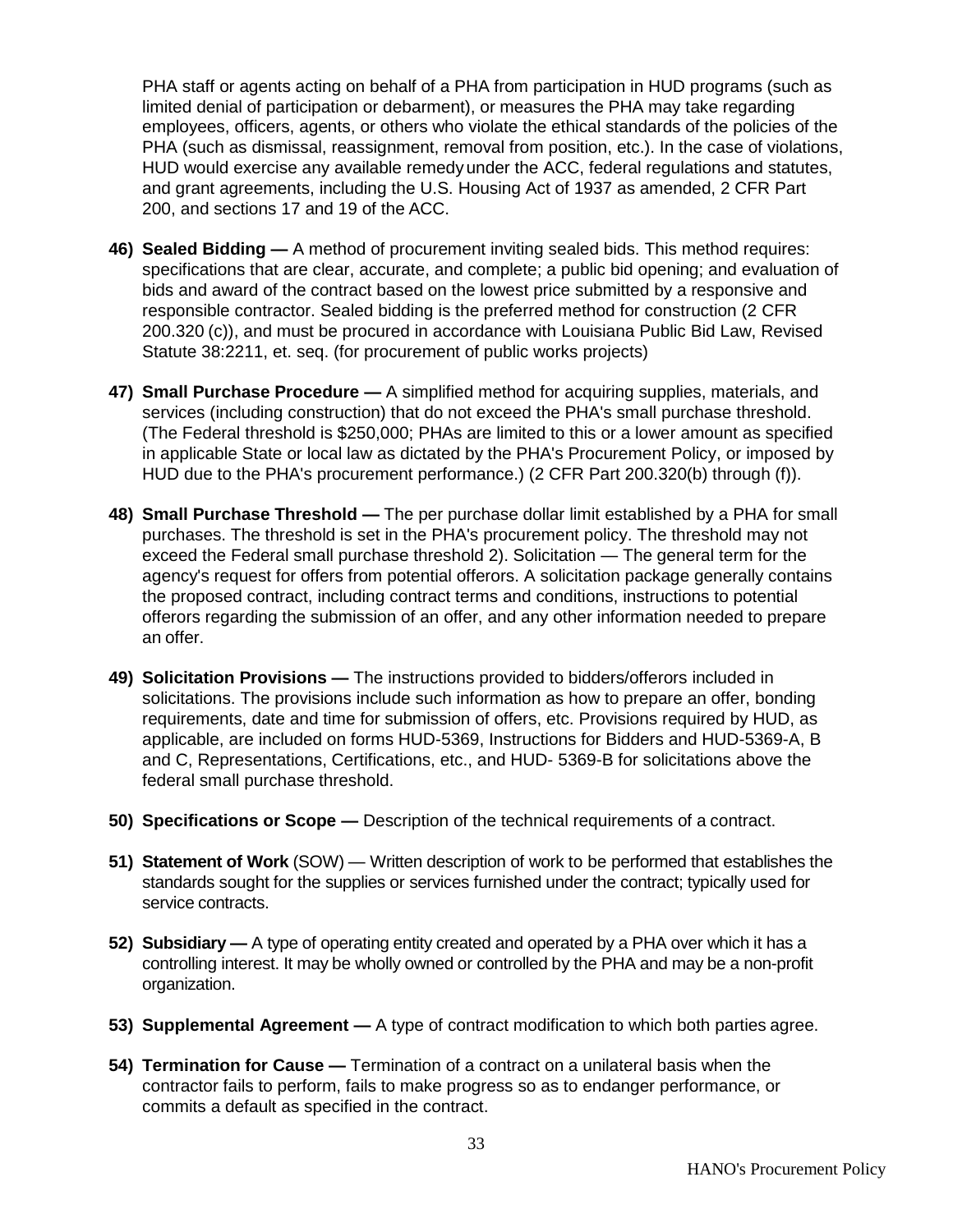- **55) Termination for Convenience —** Termination of a contract by the PHA on a unilateral basis when the product or service is no longer needed or when the PHA no longer needs or desires the supplies or services under contract or can no longer fund the procurement.
- **56) Termination Letter —** A document sent by the Contracting Officer notifying a defaulting contractor that the contract may be terminated for default unless the contractor can provide adequate justification for not terminating within a specified time period (usually **10** days).
- **57) Time Delay —** An interruption during which supplies are not delivered or services or work are not completed in accordance with the performance schedule stated in the contract.
- **58) Vendor —** The term often used for a contractor or supplier.
- **59) Vendor List —** List of persons or firms who have expressed an interest in doing business with the Agency.